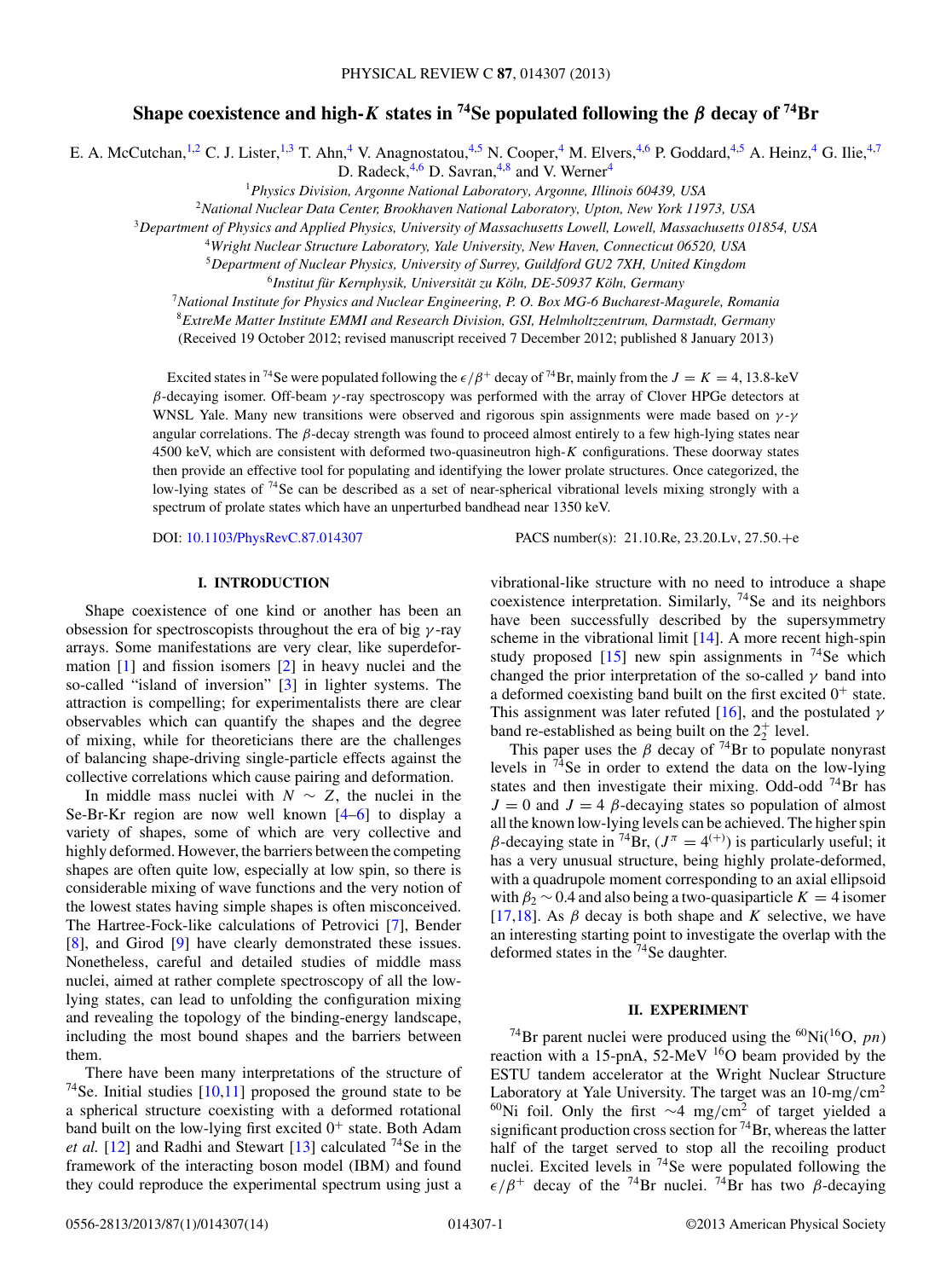states [\[19\]](#page-13-0), the ground state with spin and parity  $J^{\pi} = (0^{-})$ and  $T_{1/2} = 25.4$  min and an isomeric state with spin and parity  $J^{\pi} = 4^{(+)}$  and  $T_{1/2} = 46$  min. The experiment was performed with a beam-on/beam-off cycle of 1 h. The decays from the ground state and the isomer have been studied independently in Ref. [\[20\]](#page-13-0) and Refs. [\[21,22\]](#page-13-0), respectively. Since the two *β*-decaying states are of sufficiently different  $J^π$  values, a number of levels are fed only from either the ground state or the isomer. By comparing the feeding and  $\gamma$  intensities obtained in this work with the results given in Refs. [\[20–22\]](#page-13-0), it was determined that the majority of the decays observed in the present experiment originated from the  $4^{(+)}$  isomer. The fraction of the produced  $^{74}Br$  in the (0<sup>-</sup>) ground state was found to be 7(3)%. This is consistent with what one might expect given the heavy-ion production mechanism for  $^{74}Br$ which favor population of the higher spin level.

In the beam-off cycle, *γ* rays were detected with eight Compton-suppressed segmented YRAST Ball Clover HPGe detectors. Both  $\gamma$ -ray singles and  $\gamma$ - $\gamma$  coincidence data were collected in event mode. The photopeak efficiency of the array was ∼2% at 1.3 MeV and covered an energy range from ∼55 to 5000 keV. Four hours of data were collected with a singles trigger and 12 h of data were collected with a doubles trigger, yielding  $1.6 \times 10^8$  Clover singles events and  $8.5 \times 10^7$  Clover-Clover coincidence pairs, respectively.

The projection of the  $\gamma$ - $\gamma$  coincidence matrix is shown in Fig.  $1(a)$ , illustrating the high density of observed *γ*-ray transitions. The reaction was very clean and the majority of observed lines belong to the decay of  $^{74}Br$  to  $^{74}Se$ . Contaminants observed in the spectrum were the decays of  $73m$ Se and  $71$ As; however, their contribution was small and prior knowledge of their decay schemes [\[23,24\]](#page-13-0) allowed for positive identification of their associated *γ* rays in the *γ* -*γ* coincidence matrix. The quality of the coincidence data is illustrated in Fig. 1(b) with a gate on the 634-*/*635-keV transitions corresponding to the closely spaced, 634.7-keV,  $2_1^+ \rightarrow 0_1^+$  transition and the 634.3-keV,  $2_2^+ \rightarrow 2_1^+$  transition, which could not be resolved in the present setup.

The level scheme was constructed mainly from *γ* -*γ* coincidence measurements which were also used to deduce the *γ* -ray intensities. Intensities of *γ* rays which directly populate the ground state were taken from the singles data, except in cases where a strong feeding transition into a level could be used to determine the relative intensities of the depopulating transitions. In the present work, no evidence is found for three levels previously proposed in  $\beta$  decay, 12 new levels are identified, and the decay properties of several levels are significantly modified. The levels populated in  $74$ Se and their *γ* decay are summarized in Table [I.](#page-2-0) Branching ratios from excited levels are compared with the current literature [\[19\]](#page-13-0) values. Levels which were observed in a previous study [\[20\]](#page-13-0) of the decay of the  $J^{\pi} = (0^{-})$  ground state but not in the decay from the  $J^{\pi} = 4^{(+)}$  isomer [\[21,22\]](#page-13-0) are indicated by an asterisk. Figure [2](#page-6-0) gives a partial level scheme of 74Se for states below 2600 keV.

Angular correlation measurements were also performed with the Clover detectors positioned at relative, first-quadrant angles of 0◦, 45◦, 60◦, and 90◦. Of the 28 total detector pairs, only three were positioned at 180◦ to each other (equivalent



FIG. 1. (a) Projection of the *γ* -*γ* coincidence matrix. (b) Spectrum gated on the 634-/635-keV,  $2_1^+ \rightarrow 0_1^+$  and  $2_2^+ \rightarrow 2_1^+$  transitions in  $^{74}$ Se. Intense transitions in  $^{74}$ Se are labeled by their energy in keV. Note that in (b) the *y* scale is multiplied by a factor of 10 for  $E_y$ 750 keV. The peak labeled "x" arises from positron annihilation.

to  $0^\circ$  in the first quadrant angles). This limited the angular correlation analysis to strongly populated cascades. Results from the angular correlation measurement are given in Table [II.](#page-7-0) The well-known 219–635 keV,  $0_2^+ \rightarrow 2_1^+ \rightarrow 0_1^+$ , and 728– 635 keV,  $4_1^+$   $\rightarrow$   $2_1^+$   $\rightarrow$  0<sup>+</sup> cascades, included in Table [II,](#page-7-0) were used to confirm the measurement and analysis procedure. The *A*<sup>2</sup> and *A*<sup>4</sup> coefficients obtained for these cascades agree very well with what is expected from angular correlation theory. The  $E2/M1$  mixing ratios given in Table [II](#page-7-0) are in the sign convention of Krane and Steffen [\[25\]](#page-13-0).

## **A. Discussion of levels**

The level at 1269-keV decays by 634.3- and 1269-keV transitions to the  $2^+_1$  and  $0^+_1$  states, respectively. These transitions were observed and their intensities found to be consistent with the literature values. A new depopulating transition of 415.2 keV was identified corresponding to a decay to the  $0_2^+$  state. Evidence for this transition is given in Fig. [3.](#page-8-0) The 415-keV transition is observed in a gate on the 219-keV,  $0_2^+ \rightarrow 2_1^+$  transition, as shown in Fig. [3\(a\).](#page-8-0) The peak is located quite close to the Compton edge of the very intense 634*/*635 doublet transition (corresponding to the bump in the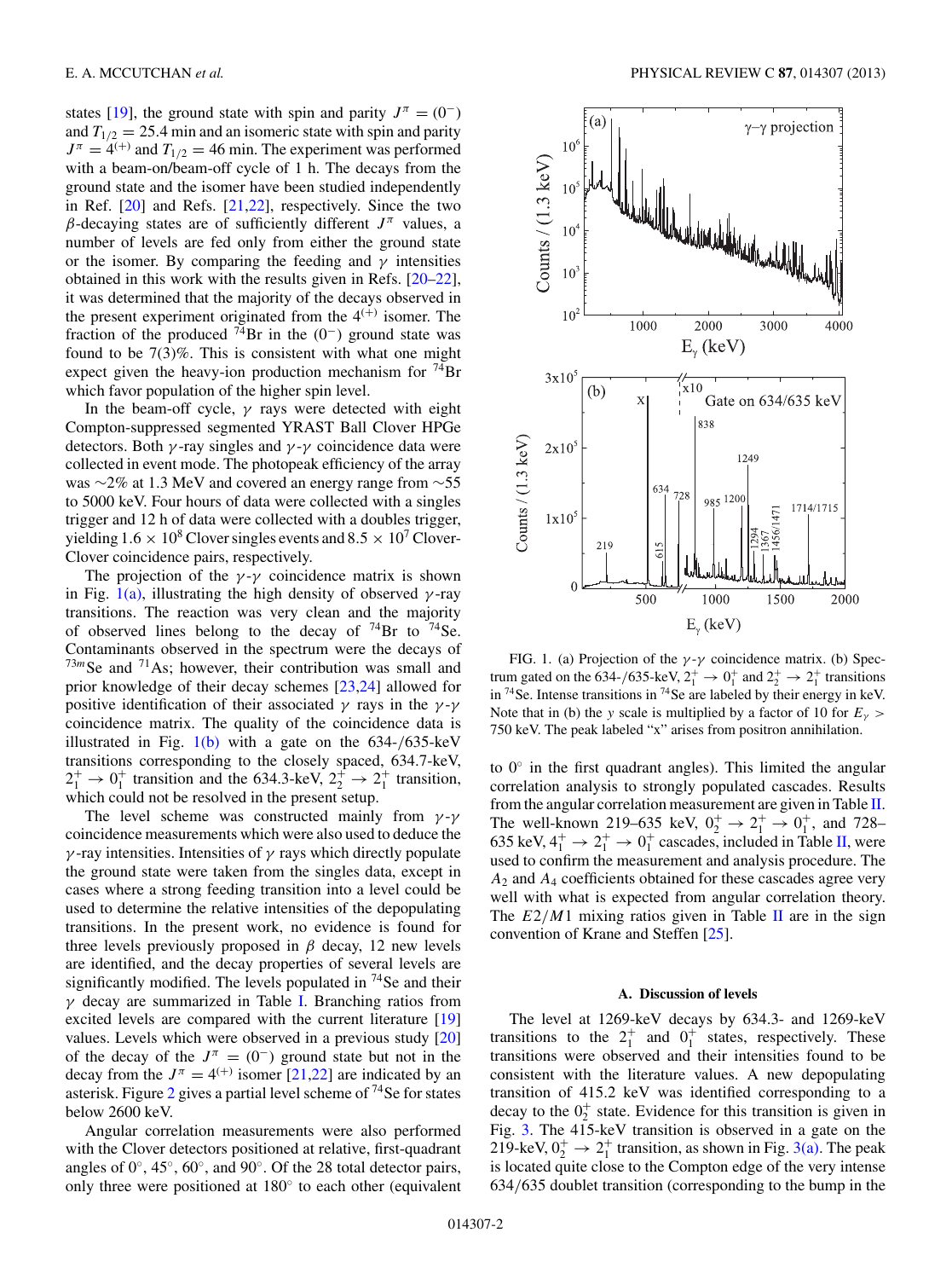<span id="page-2-0"></span>TABLE I. Levels populated in <sup>74</sup>Se following the  $\epsilon/\beta^+$  decay of <sup>74</sup>Br and their  $\gamma$  decay. Relative intensities for  $\gamma$ -ray transitions depopulating the levels are given.  $I_\gamma$  gives the intensity in  $\beta$  decay normalized to  $2^+_1 \rightarrow 0^+_1 \equiv 100$ , while  $B_\gamma$  gives the relative intensity from each level, normalized to the strongest branch. Relative intensities from each of the levels are also compared with literature values, *B*lit [\[19\]](#page-13-0), where available. Levels populated in the decay of the  $(0^-)$  ground state of <sup>74</sup>Br are indicated by an asterisk.

| $J_i^{\pi {\mathbf a}}$ | $E_i$ (keV)                | $0^-$ decay | $J_f^{\pi}$ | $E_f$ (keV) | $E_{\gamma}$ (keV)            | $I_{\gamma}$ | $B_\gamma$ | $B_{\text{lit}}^{\text{b}}$ |
|-------------------------|----------------------------|-------------|-------------|-------------|-------------------------------|--------------|------------|-----------------------------|
| $2^+$                   | 634.75(9)                  |             | $0^+$       | 0.00        | 634.75(9)                     | 100(4)       | 100(4)     | 100                         |
| $0^+$                   | 853.92(11)                 |             | $2^+$       | 634.75      | 219.17(7)                     | 7.2(3)       | 100(4)     | 100(4)                      |
| $2^+$                   | 1269.07(8)                 |             | $0^+$       | 0.00        | 1269.03(12)                   | 9.7(5)       | 52(3)      | 52(3)                       |
|                         |                            |             | $2^+$       | 634.75      | 634.31(12)                    | 18.6(9)      | 100(5)     | 100(8)                      |
|                         |                            |             | $0^+$       | 853.92      | $415.21(7)^e$                 | 0.16(2)      | 0.86(11)   |                             |
| $4^+$                   | 1363.08(11)                |             | $2^+$       | 634.75      | 728.33(8)                     | 38.9(16)     | 100(4)     | 100                         |
| $0^{+d}$                | 1657.50(12)                | $\ast$      | $2^+$       | 634.75      | 1022.76(9)                    | 0.87(7)      | 100(8)     | 100                         |
|                         |                            |             | $2^+$       | 1269.07     | $388.2(3)^c$                  | 0.06(2)      | 6.9(23)    |                             |
| $2^{+d}$                | 1838.81(13)                |             | $2^+$       | 634.75      | 1204.07(15)                   | 1.2(2)       | 30(5)      | 22(11)                      |
|                         |                            |             | $0^+$       | 853.92      | 984.88(9)                     | 4.0(3)       | 100(8)     | 100(5)                      |
|                         |                            |             | $2^+$       | 1269.07     | 569.84 $(15)^c$               | 0.20(4)      | 5(1)       |                             |
| $3+d$                   | 1884.26(13)                |             | $2^+$       | 634.75      | 1249.52(8)                    | 7.7(4)       | 100(5)     | 89(12)                      |
|                         |                            |             | $2^+$       | 1269.07     | 615.19(8)                     | 7.4(4)       | 96(5)      | 100(8)                      |
|                         |                            |             | $4^+$       | 1363.08     | 521.04(15)                    | 0.9(1)       | 12(1)      | 10(3)                       |
| $4^+$                   | 2107.97(15)                |             | $2^+$       | 634.75      | 1473.31(11)                   | 1.85(15)     | 28(2)      | 25(3)                       |
|                         |                            |             | $2^+$       | 1269.07     | 838.93(8)                     | 6.5(4)       | 100(6)     | 100(8)                      |
|                         |                            |             | $4^+$       | 1363.08     | 744.77(15)                    | 2.36(18)     | 36(3)      | 40(4)                       |
| $6+$                    | 2231.30(15)                |             | $4^+$       | 1363.08     | 868.19(12)                    | 0.73(5)      | 100(7)     | 100                         |
| $2^{+d}$                | 2313.97(11)                |             | $0^+$       | 0.00        | $2314.15(23)^c$               |              |            |                             |
|                         |                            |             | $2^+$       |             |                               | 0.15(4)      | 9.9(26)    | 92(10)                      |
|                         |                            |             | $0^+$       | 634.75      | 1679.20(12)                   | 0.66(5)      | 44(3)      |                             |
|                         |                            |             | $2^+$       | 853.92      | 1460.13(11)                   | 1.51(9)      | 100(6)     | 100(8)                      |
|                         |                            |             |             | 1269.07     | 1044.90(12)                   | 0.52(3)      | 34(2)      | 46(5)                       |
|                         |                            |             | $4^+$       | 1363.08     | $950.8(2)$ <sup>c</sup>       | 0.24(3)      | 15.9(20)   |                             |
|                         |                            |             | $0^+$       | 1657.50     | $656.50(20)$ <sup>c</sup>     | 0.055(13)    | 3.6(9)     |                             |
|                         |                            |             | $2^+$       | 1838.81     | $475.16(12)$ c                | 0.29(3)      | 19.2(20)   |                             |
|                         |                            |             | $3^+$       | 1884.26     | 429.74 $(13)^c$               | 0.11(3)      | 7.3(20)    |                             |
| $3-$                    | 2349.83(20)                |             | $2^+$       | 634.75      | 1715.20(13)                   | 1.06(10)     | 100(10)    | 91(9)                       |
|                         |                            |             | $2^+$       | 1269.07     | 1080.65(20)                   | 0.88(7)      | 83(7)      | 100(14)                     |
|                         |                            |             | $4^+$       | 1363.08     | 986.7(2)                      | 0.83(8)      | 78(8)      | 57(11)                      |
| $(1,2^{+})$             | 2379.1(3)                  | $\ast$      | $2^+$       | 634.75      | 1744.6(2)                     | 0.19(2)      | 100(11)    | 100(28)                     |
|                         |                            |             | $0^+$       | 853.92      | 1524.9(2)                     | 0.039(5)     | 21(3)      | 28(6)                       |
|                         |                            |             | $2^+$       | 1269.07     | 1110.0(3)                     | 0.12(3)      | 63(16)     | 50(6)                       |
| $(2^{+})$               | $2488.25(18)$ <sup>e</sup> |             | $0^+$       | $0.00\,$    | $2488.32(18)$ <sup>c</sup>    | 0.49(5)      | 98(10)     |                             |
|                         |                            |             | $2^+$       | 634.75      | $1853.48(17)^c$               | 0.50(4)      | 100(8)     |                             |
|                         |                            |             | $0^+$       | 853.92      | $1634.5(2)^c$                 | 0.14(2)      | 28(4)      |                             |
|                         |                            |             | $0^+$       | 1657.50     | $830.6(2)$ <sup>c</sup>       | 0.22(3)      | 44(6)      |                             |
|                         |                            |             | $2^+$       | 1838.81     | $649.4(2)$ <sup>c</sup>       | 0.11(3)      | 22(6)      |                             |
| $(2^+,3,4^+)$           | 2563.38(15)                |             | $2^+$       | 634.75      | 1928.8(3)                     | 0.71(5)      | 14(1)      | 12(2)                       |
|                         |                            |             | $2^+$       | 1269.07     | 1294.40(11)                   | 1.75(15)     | 35(3)      | 39(5)                       |
|                         |                            |             | $4^+$       | 1363.08     | 1200.25(10)                   | 5.0(3)       | 100(6)     | 100(11)                     |
|                         |                            |             | $2^+$       | 1838.81     | 724.5(3)                      | 0.69(5)      | 14(1)      | 12(5)                       |
|                         |                            |             | $3^+$       | 1884.26     | 679.09(12)                    | 0.82(5)      | 16(1)      | 12(2)                       |
| $5^+$                   | 2661.79(15)                |             | $2^+$       | 634.75      | $[2028]^{f}$                  | ${<}0.04$    | $< 5$      |                             |
|                         |                            |             | $4^+$       | 1363.08     | 1298.7(2)                     | 0.37(4)      | 51(5)      | 47(16)                      |
|                         |                            |             | $3^+$       | 1884.26     | 777.50(13)                    | 0.73(4)      | 100(5)     | 100(7)                      |
|                         |                            |             | $4^+$       | 2107.97     | $553.9(3)^c$                  | 0.085(20)    | 11.6(27)   |                             |
| $(2^+,3,4^+)$           | 2818.51(13)                |             | $2^+$       | 634.75      | $2183(1)^{c}$ , $\frac{g}{g}$ | 0.55(6)      | 26(3)      |                             |
|                         |                            |             | $4^+$       | 1363.08     | 1455.38(11)                   | 2.12(15)     | 100(7)     | 100(15)                     |
|                         |                            |             | $2^+$       | 1838.81     | 979.74(15)                    | 0.48(4)      | 23(2)      | 25(5)                       |
|                         |                            |             | $3^+$       | 1884.26     | 934.36 $(20)$ <sup>c</sup>    | 0.16(2)      | 7.5(9)     |                             |
| $4-$                    | 2831.49(13)                |             | $4^+$       | 1363.08     | 1468.37(11)                   | 1.09(8)      | 100(7)     | 100(13)                     |
|                         |                            |             | $3^+$       | 1884.26     | $947.2(3)^c$                  | 0.080(8)     | 7.3(7)     |                             |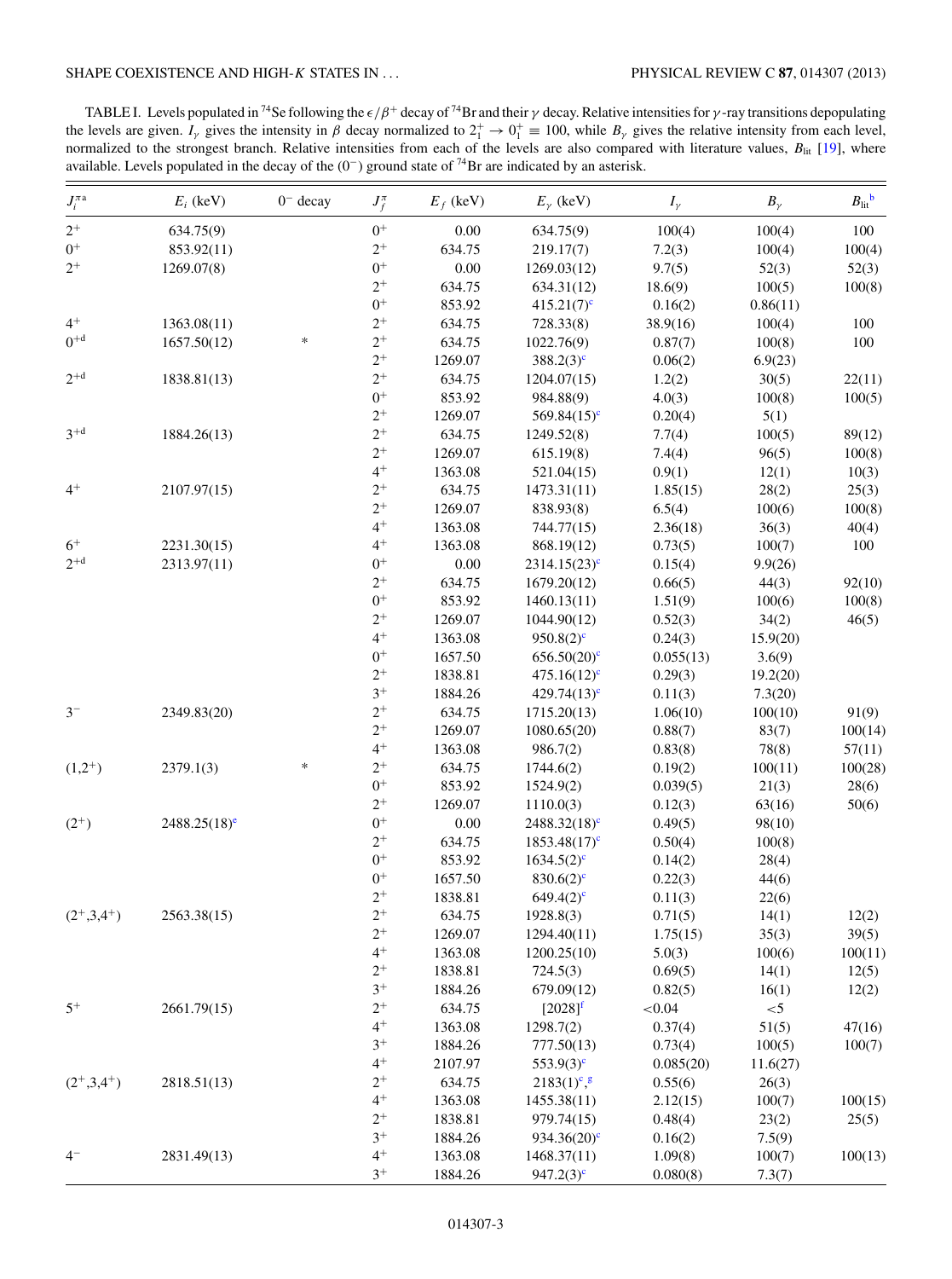TABLE I. *(Continued.)*

| $J_i^{\pi {\scriptscriptstyle \:\!\! a}}$ | $E_i$ (keV)   | $0^-$ decay | $J_f^{\pi}$   | $E_f$ (keV) | $E_{\gamma}$ (keV)                      | $I_{\gamma}$ | $B_{\gamma}$   | $B_{\text{lit}}^{\qquad b}$ |
|-------------------------------------------|---------------|-------------|---------------|-------------|-----------------------------------------|--------------|----------------|-----------------------------|
| $(2^+,3,4^+)$                             | 2918.32(16)   |             | $2^+$         | 634.75      | 2283.61(12)                             | 3.1(2)       | 100(6)         | 100(15)                     |
|                                           |               |             | $2^+$         | 1269.07     | 1649.21(15)                             | 0.54(4)      | 17(1)          | 14(2)                       |
|                                           |               |             | $4^+$         | 1363.08     | 1555.26(15)                             | 0.41(4)      | 13(1)          | 13(2)                       |
|                                           |               |             | $2^+$         | 1838.81     | 1079.7(3)                               | 0.30(3)      | 9.7(10)        | 19(4)                       |
|                                           |               |             | $4^+$         | 2107.97     | $810.36(18)^c$                          | 0.20(2)      | 6.5(6)         |                             |
| $4^{+h}$                                  | 3077.59(20)   |             | $2^+$         | 634.75      | $[2443]^{f}$                            | ${<}0.04$    | ${<}0.8$       | 6.0(15)                     |
|                                           |               |             | $4^+$         | 1363.08     | 1714.7(2)                               | 5.1(3)       | 100(6)         | 100(10)                     |
|                                           |               |             | $3^+$         | 1884.26     | 1193.29(18)                             | 0.29(2)      | 5.7(4)         | 1.5(3)                      |
|                                           |               |             | $6+$          | 2231.30     | $846.3(3)^{c}$                          | 0.024(9)     | 0.5(2)         |                             |
|                                           |               |             | $2^+$         | 2313.97     | 763.66(18)                              | 0.28(3)      | 5.5(6)         | 3.7(8)                      |
| (4)                                       | 3200.11(15)   |             | $4^+$         | 1363.08     | 1837.14(13)                             | 0.69(4)      | 79(5)          | 50(15)                      |
|                                           |               |             | $4+$          | 2017.97     | $1092.04(18)^c$                         | 0.19(2)      | 22(2)          |                             |
|                                           |               |             | $3-$          | 2349.83     | $850.25(15)^h$                          | 0.87(4)      | 100(5)         | 100(50)                     |
|                                           |               |             | $4-$          | 2831.49     | $368.64(9)$ <sup>h</sup>                | 0.36(2)      | 41(2)          | 50(10)                      |
| $(1,2^{+})$                               | 3250.3(3)     |             | $0^+$         | 0.00        | 3250.5(4)                               | 0.85(9)      | 79(8)          | 83(4)                       |
|                                           |               |             | $2^+$         | 634.75      | 2615.7(3)                               | 1.07(8)      | 100(8)         | 100(3)                      |
|                                           |               |             | $0^+$         | 853.92      | 2397.4(3)                               | 0.245(16)    | 23(2)          | 38(2)                       |
|                                           |               |             | $2^+$         | 1269.07     | 1982.0(3)                               | 0.27(3)      | 25(3)          | 18(1)                       |
|                                           |               |             | $2^+$         | 2313.97     | $937.9(3)^8$                            | 0.11(2)      | 10(2)          | 10(2)                       |
|                                           |               |             | $(1,2^{+})$   | 2379.1      | $871.6(3)^{g}$                          | 0.05(3)      | 5(3)           | 3.5(17)                     |
|                                           | 3250.9(2)     |             | $3^+$         | 1884.26     | 1366.64(15)                             | 2.12(18)     | 100(8)         | 100                         |
| $(2^+,3,4^+)^h$                           | 3253.3(2)     |             | $4+$          | 1368.08     | 1890.21(15)                             | 0.73(5)      | 100(7)         | 100                         |
|                                           |               |             | $2^+$         | 1838.81     | $1414.45(20)$ <sup>c</sup>              | 0.18(4)      | 25(5)          |                             |
|                                           |               |             | $4+$          | 2107.97     | $1145.41(18)^c$                         | 0.29(3)      | 40(4)          |                             |
|                                           |               |             | $3-$          | 2349.83     | $903.5(2)^c$                            | 0.13(1)      | 18(2)          |                             |
|                                           |               |             | $(2^+,3,4^+)$ | 2563.38     | $689.8(2)$ <sup>c</sup>                 | 0.20(5)      | 27(7)          |                             |
| $(3^+,4,5^+)^h$                           | 3305.32(18)   |             | $3^+$         | 1884.26     | 1421.10(12)                             | 0.53(3)      | 100(6)         | 100(14)                     |
|                                           |               |             | $4^+$         | 2107.97     | 1197.30(15)                             | 0.27(3)      | 51(6)          | 57(14)                      |
|                                           |               |             | $(2^+,3,4^+)$ | 2563.38     |                                         | 0.38(2)      |                |                             |
|                                           |               |             | $5^+$         | 2661.79     | $741.8(4)$ <sup>c</sup><br>$643.5(5)^c$ | 0.088(21)    | 72(4)<br>17(4) |                             |
|                                           |               |             | $2^+$         | 634.75      |                                         |              |                |                             |
| $(2^{+})$                                 | 3379.5(2)     |             | $4+$          | 1368.08     | 2745.0(4)                               | 0.33(4)      | 100(12)        | 91(23)                      |
|                                           |               |             | $2^+$         |             | $2016.3(3)^c$                           | 0.23(5)      | 70(15)         |                             |
|                                           |               |             | $3^+$         | 1838.81     | $1540.8(2)^c$                           | 0.073(12)    | 22(4)          |                             |
|                                           |               |             | $4^+$         | 1884.26     | 1495.20(15)                             | 0.28(2)      | 85(6)          | 100(14)                     |
|                                           |               | $\ast$      |               | 2107.97     | $1271.2(4)^c$                           | 0.16(4)      | 48(12)         |                             |
| $(1,2^{+})$                               | 3540.0(2)     |             | $0+$          | $0.00\,$    | 3541.1(3)                               | 0.060(7)     | 26(3)          | 38(8)                       |
|                                           |               |             | $2^+$         | 634.75      | $[2904]^{f}$                            | ${<}0.14$    | < 60           | 100(8)                      |
|                                           |               |             | $0^+$         | 853.92      | 2686.2(3)                               | 0.017(7)     | 7.4(30)        | 15(8)                       |
|                                           |               |             | $2^+$         | 1269.07     | 2271.1(4)                               | 0.23(4)      | 100(17)        | 100(19)                     |
|                                           |               |             | $0^+$         | 1657.50     | 1882.56(18)                             | 0.112(15)    | 49(7)          | 96(12)                      |
|                                           |               |             | $2^+$         | 1838.81     | 1701.0(3)                               | 0.086(18)    | 38(8)          | 46(8)                       |
|                                           |               |             | $2^+$         | 2313.97     | 1225.8(5)                               | 0.13(2)      | 57(13)         | 81(8)                       |
| $(2^{+})$                                 | 3579.97(18)   |             | $2^+$         | 634.75      | $[2945]^{f}$                            | ${<}0.04$    | $<$ 5          | < 60                        |
|                                           |               |             | $4^+$         | 1368.08     | 2216.89(15)                             | 0.69(5)      | 100(7)         | 100(20)                     |
| $(2^{+})$                                 | 3625.3(3)     | $\ast$      | $0^+$         | 0.00        | 3625.6(4)                               | 0.60(3)      | 100(5)         | 100(5)                      |
|                                           |               |             | $0^+$         | 853.92      | 2771.24(18)                             | 0.15(1)      | 25(2)          | 37(2)                       |
| $(2^+,3,4^+)$                             | 3674.05(13)   |             | $2^+$         | 634.75      | 3039.7(3)                               | 0.65(6)      | 23(2)          | $<$ 32                      |
|                                           |               |             | $4^+$         | 1368.08     | 2310.99(15)                             | 2.84(21)     | 100(7)         | 100(14)                     |
|                                           |               |             | $4^+$         | 2107.97     | 1566.06(15)                             | 0.53(3)      | 19(1)          | 10(2)                       |
|                                           | $3683.0(3)^e$ |             | $2^+$         | 1269.07     | $2413.8(4)$ <sup>c</sup>                | 0.26(4)      | 100(15)        |                             |
|                                           |               |             | $3^+$         | 1884.26     | $1799.0(4)^c$                           | 0.095(15)    | 37(6)          |                             |
|                                           |               |             | $4^+$         | 2107.97     | $1574.9(2)^{c}$                         | 0.11(2)      | 42(8)          |                             |
| $(4^{+})$                                 | 3771.97(15)   |             | $2^+$         | 634.75      | 3137.25(16)                             | 0.63(5)      | 100(8)         | 70(10)                      |
|                                           |               |             | $2^+$         | 1269.07     | 2503.2(3)                               | 0.20(3)      | 32(5)          | 19(5)                       |
|                                           |               |             | $4^+$         | 1368.08     | 2408.84(18)                             | 0.34(3)      | 54(5)          | 100(40)                     |
|                                           |               |             | $2^+$         | 1838.81     | 1933.12(16)                             | 0.40(4)      | 63(6)          | 50(10)                      |
|                                           |               |             | $3^+$         | 1884.26     | $1887.78(18)^c$                         | 0.16(3)      | 25(5)          |                             |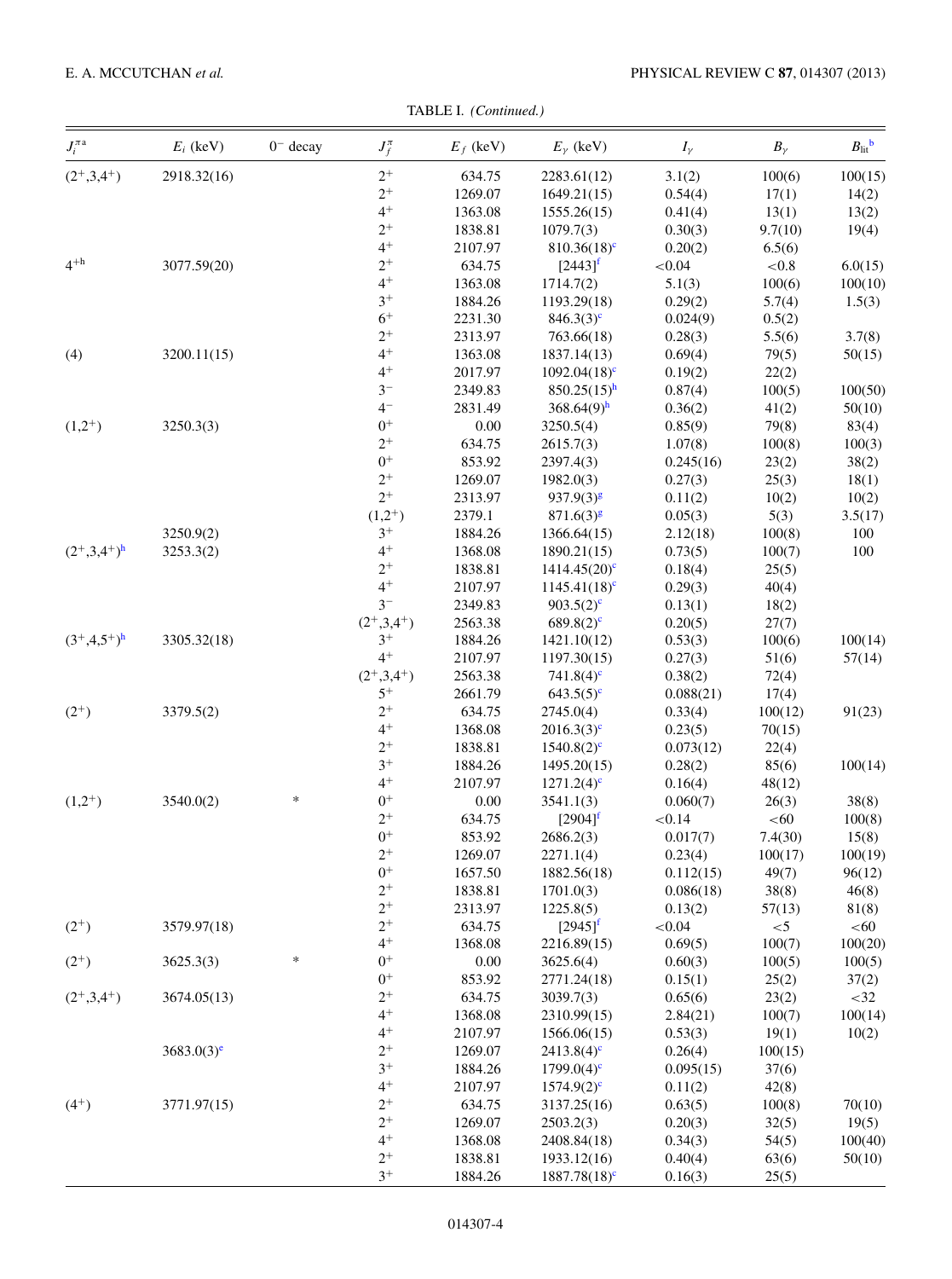## SHAPE COEXISTENCE AND HIGH-*K* STATES IN *...* PHYSICAL REVIEW C **87**, 014307 (2013)

| $J_i^{\pi {\scriptscriptstyle \:\!\! a}}$ | $E_i$ (keV)              | $0^-$ decay | $J_f^\pi$     | $E_f$ (keV) | $E_{\gamma}$ (keV)         | $I_{\gamma}$             | $B_\gamma$ | $B_{\text{lit}}^{\text{b}}$ |
|-------------------------------------------|--------------------------|-------------|---------------|-------------|----------------------------|--------------------------|------------|-----------------------------|
| $(1,2^{+})$                               | 3788.5(2)                | $\ast$      | $0^+$         | $0.00\,$    | 3788.7(3)                  | 0.37(4)                  | 100(11)    | 100(5)                      |
|                                           |                          |             | $0^+$         | 853.92      | 2934.8(4)                  | 0.039(8)                 | 11(2)      | 19(3)                       |
|                                           |                          |             | $0^+$         | 1657.50     | 2130.94(13)                | 0.254(20)                | 69(5)      | 71(3)                       |
|                                           |                          |             | $2^+$         | 1838.81     | 1949.6(3)                  | 0.16(2)                  | 43(5)      | 37(3)                       |
|                                           |                          |             | $2^+$         | 2313.97     | 1474.6(3)                  | 0.12(3)                  | 32(8)      | 27(3)                       |
|                                           | $3808.2(3)^e$            |             | $2^+$         | 1269.07     | $2539.5(4)^c$              | 0.22(5)                  | 59(13)     |                             |
|                                           |                          |             | $4^+$         | 1368.08     | $2445.13(18)^c$            | 0.375(24)                | 100(7)     |                             |
|                                           | $3814.1(3)^e$            |             | $4^+$         | 1368.08     | $2451.0(2)^c$              | 0.13(2)                  | 33(5)      |                             |
|                                           |                          |             | $3^+$         | 1884.26     | $1930.0(5)^c$              | 0.11(3)                  | 28(8)      |                             |
|                                           |                          |             | $(2^+,3,4^+)$ | 2563.38     | $1250.64(15)$ <sup>c</sup> | 0.40(4)                  | 100(10)    |                             |
| $(0^+,1)$                                 | 3931.95(25)              | $\ast$      | $2^+$         | 634.75      | 3297.0(5)                  | 0.40(6)                  | 74(11)     | 53(3)                       |
|                                           |                          |             | $2^+$         | 1269.07     | 2662.9(3)                  | 0.54(3)                  | 100(6)     | 100(6)                      |
|                                           | $3950.3(3)$ <sup>e</sup> |             | $2^+$         | 1269.07     | $2681.5(3)^c$              | 0.23(5)                  | 100(22)    |                             |
|                                           |                          |             | $4^+$         | 2107.97     | $1842.30(23)^c$            | 0.10(2)                  | 44(9)      |                             |
| $(2^{+})$                                 | 3973.4(3)                | $\ast$      | $0+$          | $0.00\,$    | 3973.2(5)                  | 0.19(2)                  | 100(11)    | 100(6)                      |
|                                           |                          |             | $2^+$         | 634.75      | (3339)                     | $\mathbf{\underline{i}}$ |            | 19(6)                       |
|                                           |                          |             | $0+$          | 853.92      | 3119.5(3)                  | 0.067(7)                 | 35(4)      | 39(6)                       |
|                                           |                          |             | $2^+$         | 1269.07     | (2704)                     | $\mathbf{\underline{i}}$ |            | 67(6)                       |
|                                           | $4037.4(4)$ <sup>e</sup> |             | $2^+$         | 1269.07     | $2768.4(3)^c$              | 0.16(5)                  | 100(31)    |                             |
|                                           |                          |             | $4+$          | 1363.08     | $2674.3(5)^c$              | 0.13(2)                  | 81(13)     |                             |
|                                           | $4042.3(2)$ <sup>e</sup> |             | $4^+$         | 1368.08     | $2679.2(2)^c$              | 0.235(25)                | 100(11)    |                             |
|                                           |                          |             | $4^+$         | 2107.97     | $1934.3(3)^c$              | 0.096(15)                | 41(7)      |                             |
| $(1,2^{+})$                               | 4045.0(3)                | $\ast$      | $0^+$         | 0.00        | 4044.8(4)                  | 0.11(2)                  | 100(18)    | 87(13)                      |
|                                           |                          |             | $2^+$         | 634.75      | $[3410]^{f}$               | < 0.031                  | $<$ 28     | 40(13)                      |
|                                           |                          |             | $0^+$         | 853.92      | 3191.04(15)                | 0.095(8)                 | 86(7)      | 100(13)                     |
|                                           |                          |             | $0^+$         | 1657.50     | [2387]                     | < 0.03                   | ${<}28$    | 47(13)                      |
| $(2^{+})$                                 | 4095.1(2)                | $\ast$      | $0^+$         | $0.00\,$    | 4095.0(3)                  | 0.040(6)                 | 71(11)     | 38(10)                      |
|                                           |                          |             | $2^+$         | 634.75      | $[3460]^{f}$               | < 0.05                   | ${<}89$    | 90(10)                      |
|                                           |                          |             | $0^+$         |             |                            |                          |            |                             |
|                                           |                          |             | $0^+$         | 853.92      | 3241.17(25)                | 0.056(9)                 | 100(16)    | 48(10)                      |
|                                           |                          |             |               | 1657.50     | 2437.7(3)                  | 0.036(9)                 | 64(16)     | 52(10)                      |
|                                           |                          | $\ast$      | $(1,2^{+})$   | 2379.1      | 0.029(5)                   | 52(9)                    | 100(14)    |                             |
| $(1,2^{+})$                               | 4266.6(3)                |             | $0^+$         | $0.00\,$    | 4266.4(3)                  | 0.12(2)                  | 69(12)     | 43(8)                       |
|                                           |                          |             | $2^+$         | 634.75      | 3631.8(4)                  | 0.175(15)                | 100(9)     | 100(8)                      |
|                                           | $4282.4(4)$ <sup>e</sup> |             | $4^+$         | 1368.08     | $2919.5(4)^{c,g}$          | 0.077(13)                | 29(5)      |                             |
|                                           |                          |             | $2^+$         | 1838.81     | $2443.8(2)$ <sup>c</sup>   | 0.089(20)                | 33(8)      |                             |
|                                           |                          |             | $3^+$         | 1884.26     | $2397.9(2)^c$              | 0.12(2)                  | 45(8)      |                             |
|                                           |                          |             | $2^+$         | 2313.97     | $1968.17(18)$ <sup>c</sup> | 0.27(4)                  | 100(15)    |                             |
| $(3,4^{+})$                               | 4309.15(16)              |             | $2^+$         | 1269.07     | 3040.2(2)                  | 0.82(6)                  | 100(7)     | $<$ 240                     |
|                                           |                          |             | $4^+$         | 1368.08     | 2946.09(18)                | 0.33(3)                  | 40(4)      | < 60                        |
|                                           |                          |             | $4^+$         | 2107.97     | $2201.2(3)^c$              | 0.088(23)                | 10.7(28)   |                             |
|                                           |                          |             | $2^+$         | 2313.97     | 1995.10(15)                | 0.57(5)                  | 70(6)      | 100(20)                     |
|                                           |                          |             | $3-$          | 2349.83     | $1959.0(3)^c$              | 0.055(13)                | 6.7(16)    |                             |
|                                           |                          |             | $(2^+,3,4^+)$ | 2563.38     | $[1746]^{f}$               | ${<}0.04$                | $<$ 5      | 28(10)                      |
|                                           |                          |             | $4-$          | 2831.49     | $1477.73(20)$ <sup>c</sup> | 0.099(22)                | 12(2)      |                             |
|                                           | $4318.5(4)$ <sup>e</sup> |             | $2^+$         | 1269.07     | $3049.2(4)$ <sup>c</sup>   | 0.27(6)                  | 100(22)    |                             |
|                                           |                          |             | $4^+$         | 1368.08     | $2955.4(5)^c$              | 0.10(2)                  | 37(8)      |                             |
|                                           |                          |             | $4^+$         | 2107.97     | $2210.64(25)$ °            | 0.12(2)                  | 45(8)      |                             |
|                                           |                          |             | $2^+$         | 2313.97     | $2004.7(4)$ <sup>c</sup>   | 0.10(3)                  | 37(11)     |                             |
|                                           |                          |             | $(2^+,3,4^+)$ | 2918.32     | $1400.0(4)^c$              | 0.098(17)                | 36(6)      |                             |
| $(2^{+})$                                 | 4343.3(3)                | $\ast$      | $0^+$         | $0.00\,$    | 4343.0(5)                  | 0.12(2)                  | 100(17)    | 100(14)                     |
|                                           |                          |             | $0^+$         | 853.92      | 3489.4(3)                  | 0.037(5)                 | 31(4)      | 29(10)                      |
|                                           | $4360.5(3)^e$            |             | $4^+$         | 2107.97     | $2252.8(4)^{c,g}$          | 0.16(3)                  | 100(19)    |                             |
|                                           |                          |             | $4-$          | 2831.49     | $1528.9(2)^c$              | 0.065(14)                | 41(9)      |                             |
| $(1,2^{+})$                               | 4380.6(3)                | $\ast$      | $0^+$         | $0.00\,$    | 4380.4(5)                  | 0.36(2)                  | 100(6)     | 100(6)                      |
|                                           |                          |             | $2^+$         | 634.75      | 3746.3(7)                  | 0.055(17)                | 15(5)      | 15(3)                       |
|                                           |                          |             | $0^+$         | 853.92      | 3526.64(19)                | 0.057(6)                 | 16(2)      | 15(3)                       |

TABLE I. *(Continued.)*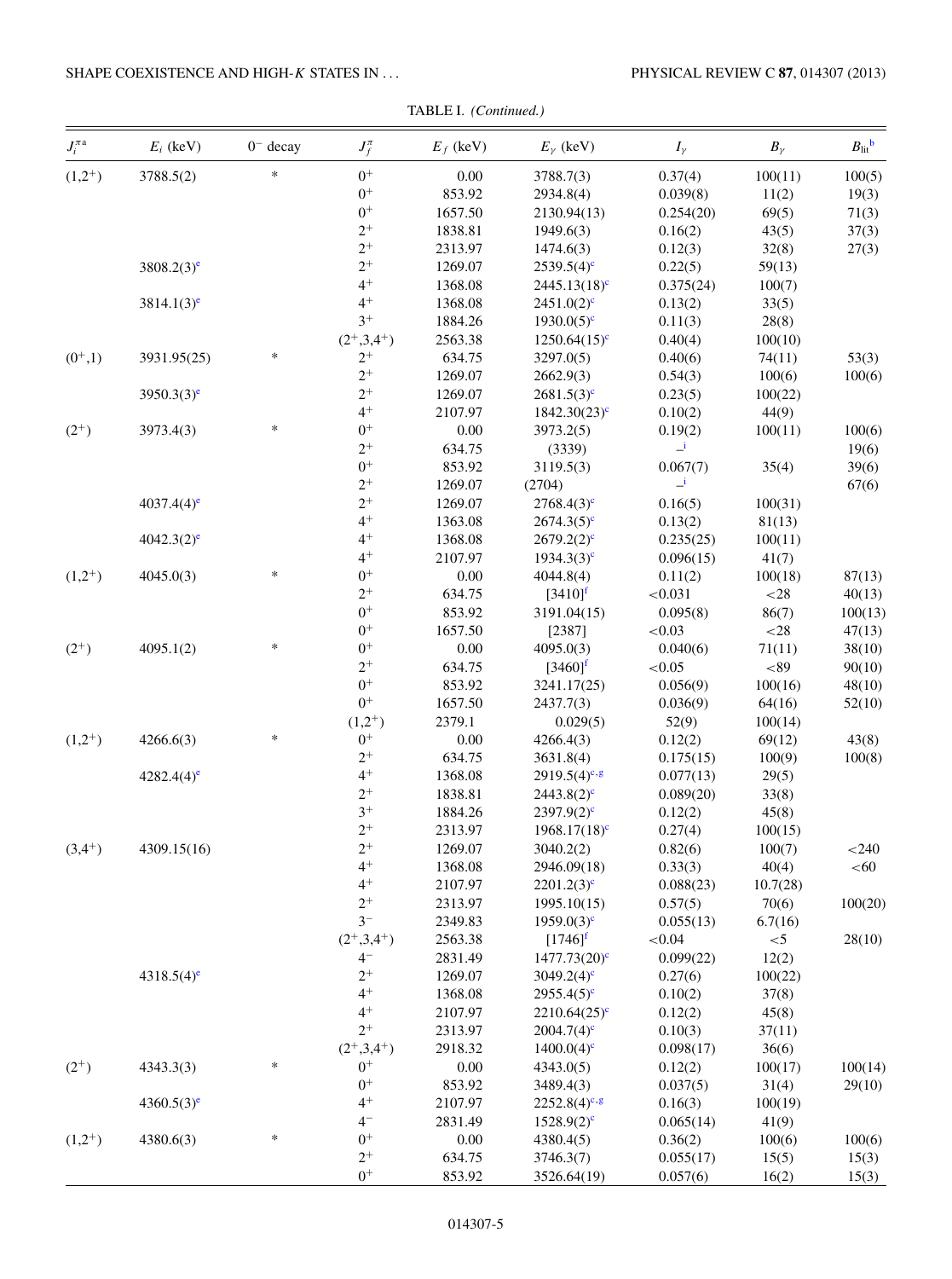TABLE I. *(Continued.)*

| $J_i^{\pi {\scriptscriptstyle \:\!\! a}}$ | $E_i$ (keV)              | $0^-$ decay | $J_f^{\pi}$            | $E_f$ (keV) | $E_{\gamma}$ (keV)         | $I_{\gamma}$ | $B_{\gamma}$ | $B_{\text{lit}}^{\qquad b}$ |
|-------------------------------------------|--------------------------|-------------|------------------------|-------------|----------------------------|--------------|--------------|-----------------------------|
| $(3,4^{+})$                               | 4441.41(13)              |             | $2^+$                  | 634.75      | 3806.8(3)                  | 0.90(8)      | 95(8)        | 100(17)                     |
|                                           |                          |             | $2^+$                  | 1269.07     | 3172.5(2)                  | 0.55(5)      | 58(5)        | 100(17)                     |
|                                           |                          |             | $4^+$                  | 1368.08     | $3078.3(2)^c$              | 0.13(2)      | 14(2)        |                             |
|                                           |                          |             | $3^+$                  | 1884.26     | $2557.20(15)^e$            | 0.43(3)      | 45(3)        |                             |
|                                           |                          |             | $4^+$                  | 2107.97     | 2333.28(15)                | 0.95(6)      | 100(6)       | 75(8)                       |
|                                           |                          |             | $(2^{+})$              | 2488.25     | $1953.24(20)$ <sup>c</sup> | 0.34(3)      | 36(3)        |                             |
|                                           |                          |             | $(2^+,3,4^+)$          | 2563.38     | $1877.88(23)^c$            | 0.12(2)      | 12.6(21)     |                             |
|                                           |                          |             | $(2^+,3,4^+)$          | 2918.32     | $1522.5(4)$ <sup>c</sup>   | 0.029(8)     | 3.1(9)       |                             |
|                                           |                          |             | $(2^{+})$              | 3379.5      | $1061.7(2)^c$              | 0.30(4)      | 32(4)        |                             |
| $(3,4^{+})$                               | 4496.12(13)              |             | $2^+$                  | 634.75      | 3861.4(2)                  | 1.25(10)     | 100(8)       | 100(19)                     |
|                                           |                          |             | $2^+$                  | 1269.07     | 3227.09(22)                | 0.42(4)      | 34(3)        | $<$ 56                      |
|                                           |                          |             | $2^+$                  | 1838.81     | $2657.24(19)^c$            | 0.22(2)      | 18(2)        |                             |
|                                           |                          |             | $3^+$                  | 1884.26     | $2611.9(3)^c$              | 0.12(3)      | 9.6(24)      |                             |
|                                           |                          |             | $4+$                   | 2107.97     | 2388.11(15)                | 1.06(8)      | 85(6)        | 81(13)                      |
|                                           |                          |             | $2^+$                  | 2313.97     | $2182.22(15)^c$            | 0.87(7)      | 70(6)        |                             |
|                                           |                          |             | $4-$                   | 2831.49     | $1664.7(3)^e$              | 0.026(9)     | 2.1(7)       |                             |
|                                           |                          |             | $(2^+,3,4^+)$          | 2918.32     | $1577.6(3)^c$              | 0.14(4)      | 11.2(16)     |                             |
|                                           | $4506.5(3)$ <sup>e</sup> |             | $3^+$                  | 1884.26     | $2622.5(3)^{c,e}$          | 0.084(21)    | 98(25)       |                             |
|                                           |                          |             | $(2^+,3,4^+)$          | 2563.38     | $1943.1(2)^c$              | 0.086(20)    | 100(23)      |                             |
| $(3,4^{+})$                               |                          |             | $2^+$                  | 634.75      | 3881.6(3)                  | 0.67(6)      | 79(7)        | 83(9)                       |
|                                           | 4516.1(3)                |             | $2^+$                  | 1269.07     |                            | ${<}0.03$    | ${<}4$       | <45                         |
|                                           |                          |             | $4+$                   |             | $[3247]^{f}$               |              |              |                             |
|                                           |                          |             | $2^+$                  | 1368.08     | 3152.97(14)                | 0.85(5)      | 100(6)       | 100(18)                     |
|                                           |                          |             |                        | 1838.81     | $2677.25(20)$ <sup>c</sup> | 0.12(4)      | 14(5)        |                             |
|                                           |                          |             | $4^+$                  | 2107.97     | $2408.38(20)$ <sup>c</sup> | 0.16(2)      | 19(2)        |                             |
|                                           |                          |             | $(2^{+})$              | 2488.25     | $2027.7(2)^c$              | 0.12(3)      | 14(4)        |                             |
|                                           |                          |             | $(2^+,3,4^+)$          | 2563.38     | $[1952]^{f}$               | < 0.03       | $<4\,$       | 32(6)                       |
|                                           |                          |             | $5^+$                  | 2661.79     | $[1854]^{f}$               | ${<}0.01$    | <1           | 45(9)                       |
| $(1,2^{+})$                               | 4537.0(4)                | $\ast$      | $0^+$                  | $0.00\,$    | 4537.3(5)                  | 0.016(2)     | 11(2)        | 9(5)                        |
|                                           |                          |             | $2^+$                  | 634.75      | 3902.5(3)                  | 0.15(2)      | 100(13)      | 100(9)                      |
|                                           |                          |             | $2^+$                  | 1269.07     | 3267.6(4)                  | 0.096(16)    | 64(11)       | 36(9)                       |
| (3,4,5)                                   | 4579.9(2)                |             | $3^+$                  | 1884.26     | 2695.73(26)                | 0.68(4)      | 100(6)       | 100(13)                     |
|                                           |                          |             | $4^+$                  | 2107.97     | 2471.86(20)                | 0.59(3)      | 87(4)        | 100(13)                     |
| $(3,4^{+})$                               | 4585.85(12)              |             | $2^+$                  | 634.75      | 3951.0(4)                  | 1.05(15)     | 100(14)      | 92(15)                      |
|                                           |                          |             | $2^+$                  | 1838.81     | $2747.0(3)^c$              | 0.16(3)      | 15(3)        |                             |
|                                           |                          |             | $3^+$                  | 1884.26     | 2701.6(2)                  | 1.01(9)      | 96(9)        | 100(15)                     |
|                                           |                          |             | $4^+$                  | 2107.97     | 2477.9(2)                  | 0.45(3)      | 43(3)        | $<$ 38                      |
|                                           |                          |             | $(2^{+})$              | 2488.25     | $2097.4(3)^c$              | 0.082(9)     | 7.8(9)       |                             |
|                                           |                          |             | $(2^+,3,4^+)$          | 2563.38     | $2022.55(20)$ <sup>c</sup> | 0.16(3)      | 15(3)        |                             |
|                                           |                          |             | $4-$                   | 2831.49     | $1754.36(25)^c$            | 0.058(12)    | 5.5(11)      |                             |
|                                           |                          |             | $4^+$                  | 3077.59     | 1508.12(23)                | 0.37(4)      | 35(4)        | 18(4)                       |
| $(4^{+})$                                 | 4592.45(25)              |             | $2^+$                  | 634.75      | 3957.9(4)                  | 2.7(2)       | 100(7)       | 100(12)                     |
|                                           |                          |             | $2^+$                  | 1269.07     | 3323.6(3)                  | 0.62(5)      | 23(2)        | 15(3)                       |
|                                           |                          |             | $4^+$                  | 1368.08     | 3229.2(3)                  | 0.45(5)      | 17(2)        | $<$ 22                      |
|                                           |                          |             | $2^+$                  | 1838.81     | $2753.9(3)^c$              | 0.30(3)      | 11(1)        |                             |
|                                           |                          |             | $3^+$                  | 1884.26     | 2708.06(20)                | 0.71(5)      | 26(2)        | 15(3)                       |
|                                           |                          |             | $4^+$                  | 2107.97     | 2484.65(15)                | 0.72(5)      | 27(2)        | 10(3)                       |
|                                           |                          |             | $(2^{+})$              | 2488.25     | $2104.0(4)^c$              | 0.032(4)     | 1.2(2)       |                             |
|                                           |                          |             |                        |             |                            |              |              |                             |
|                                           |                          |             | $(2^+,3,4^+)$<br>$4^+$ | 2563.38     | 2029.07(18)                | 0.25(3)      | 9(1)         | <12                         |
|                                           |                          |             | $4^+$                  | 3077.59     | $1515.0(4)$ <sup>c</sup>   | 0.10(3)      | 3.7(11)      |                             |
|                                           | $4623.5(3)^e$            |             |                        | 1368.08     | $3260.4(3)^c$              | 0.12(2)      | 100(17)      |                             |
|                                           |                          |             | $4^+$                  | 2107.97     | $2515.7(2)^c$              | 0.12(2)      | 100(17)      |                             |
| $(3,4^{+})$                               | 4661.84(23)              |             | $2^+$                  | 634.75      | 4027.1(4)                  | 0.80(7)      | 90(8)        | 80(13)                      |
|                                           |                          |             | $2^+$                  | 1269.07     | 3393.0(3)                  | 0.42(3)      | 47(3)        | $<$ 40                      |
|                                           |                          |             | $4^+$                  | 1368.08     | 3298.59(17)                | 0.89(7)      | 100(8)       | 100(20)                     |
|                                           |                          |             | $2^+$                  | 1838.81     | $[2825]^{f}$               | ${<}0.01$    | <1           |                             |
|                                           |                          |             | $(2^+,3,4^+)$          | 2563.38     | 2098.48(15)                | 0.52(4)      | 58(4)        | 33(7)                       |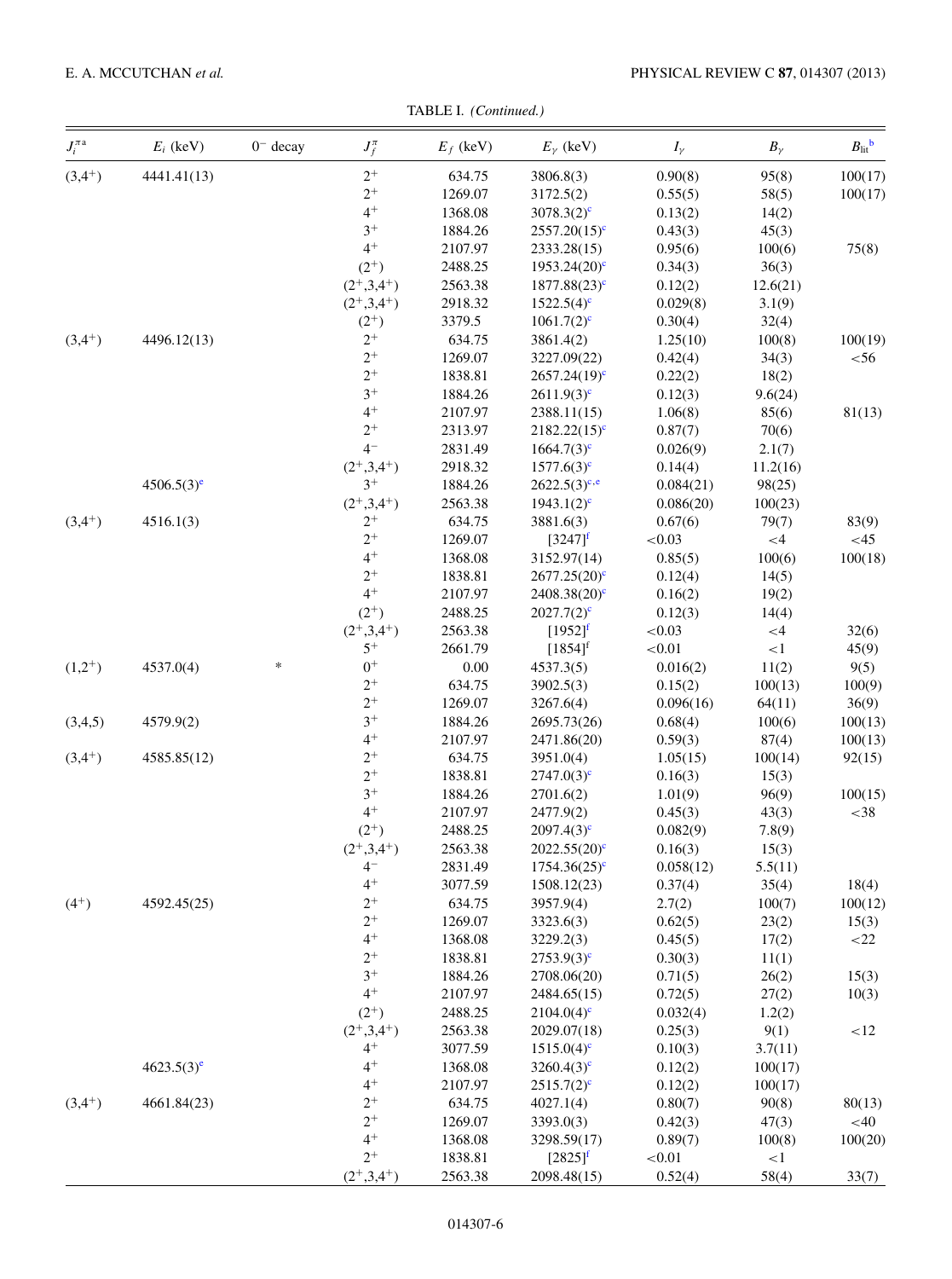<span id="page-6-0"></span>

| $J_i^{\pi a}$ | $E_i$ (keV) | $0^-$ decay | $J^{\pi}_{\ell}$ | $E_f$ (keV) | $E_{\nu}$ (keV)          | $I_{\nu}$ | $B_{\gamma}$ | $B_{\text{lit}}^{\text{b}}$ |
|---------------|-------------|-------------|------------------|-------------|--------------------------|-----------|--------------|-----------------------------|
| $(3,4^{+})$   | 4699.2(2)   |             | $2^{+}$          | 634.75      | 4064.7(4)                | 0.12(3)   | 11(3)        | 16(5)                       |
|               |             |             | $2^{+}$          | 1269.07     | $3430.2(2)$ <sup>c</sup> | 0.30(6)   | 27(6)        |                             |
|               |             |             | $4^+$            | 1368.08     | 3336.08(13)              | 1.11(10)  | 100(9)       | 100(15)                     |
|               |             |             | $4^+$            | 2107.97     | $2591.0(3)^c$            | 0.14(2)   | 12.6(18)     |                             |
| $(3,4^{+})$   | 4758.1(2)   |             | $2^{+}$          | 634.75      | 4126.0(5)                | 0.076(8)  | 42(5)        | 120(8)                      |
|               |             |             | $4^+$            | 1368.08     | 3395.7(4)                | 0.13(3)   | 72(17)       | ${<}100$                    |
|               |             |             | $3^+$            | 1884.26     | $2874.0(3)^c$            | 0.14(3)   | 78(17)       |                             |
|               |             |             | $4^+$            | 2107.97     | $2650.06(15)^c$          | 0.18(3)   | 100(17)      |                             |
| (3,4,5)       | 4793.3(2)   |             | $4^+$            | 1368.08     | 3430.3(2)                | 0.78(7)   | 100(9)       | 100(14)                     |
|               |             |             | $(4^{+})$        | 3771.97     | $[1022]$ <sup>t</sup>    | ${<}0.02$ | $\leq$ 3     | 31(4)                       |

TABLE I. *(Continued.)*

<sup>a</sup>Level spin assignments are nominal assignments from the evaluation [\[19\]](#page-13-0), except as noted.

<sup>b</sup>Literature values for branches are from the evaluated data [\[19\]](#page-13-0).

c Newly observed *γ* -ray transition.

<sup>d</sup>Spin assignment for previously observed level determined from angular correlation measurements in the present work.

e Newly observed level.

f Previously reported transition, coincidence data from present work finds no evidence for the transition.

<sup>g</sup>Tentative placement.

hNew spin assignment for previously observed level is given on the basis of observed transitions to levels of known spin.

Previously observed transition, placement could not be verified in the present work due to overlapping transitions of similar energy which could not be resolved.

energy spectrum at ∼450 keV), which could be the reason prior studies had failed to identify the transition. A gate on the 415-keV transition, Fig.  $3(b)$ , reveals the depopulating cascade of the 219- and 635-keV transitions, as well as the two strong transitions (615 and 839 keV) which populate the 1269-keV level. The observation of the new *γ* -ray branch combined with the measured lifetime of  $T_{1/2} = 75(5)$  ns [\[19\]](#page-13-0)

gives a *B*(*E*2) value of 3.5(11) W.u. for the  $0^{+}_{2} \rightarrow 2^{+}_{1}$ transition.

Angular correlation analysis of the 634- to 635-keV cascade yielded a  $\delta$  value of  $\leq -30$  for the  $2^+_2 \rightarrow 2^+_1$  transition. Refer-ence [\[21\]](#page-13-0) reported  $|\delta| > 50$ , also from  $\gamma \gamma(\theta)$  measurements. The evaluated data [\[19\]](#page-13-0) reports a value of  $\delta = -5.6(16)$  based on the *A*<sup>2</sup> and *A*<sup>4</sup> values given in Ref. [\[21\]](#page-13-0). The results from the



FIG. 2. Partial level scheme of 74Se populated in the *-/β*<sup>+</sup> decay of 74Br. Levels and transitions are labeled by their energy in keV. The relative intensity of the *γ*-ray transitions is included in italics, normalized to the 635-keV,  $2^+_1 \rightarrow 0^+_1$  transition (*I*<sub>635</sub> = 100). Additional levels in the energy range 2600–4800 keV are summarized in Table [I.](#page-2-0)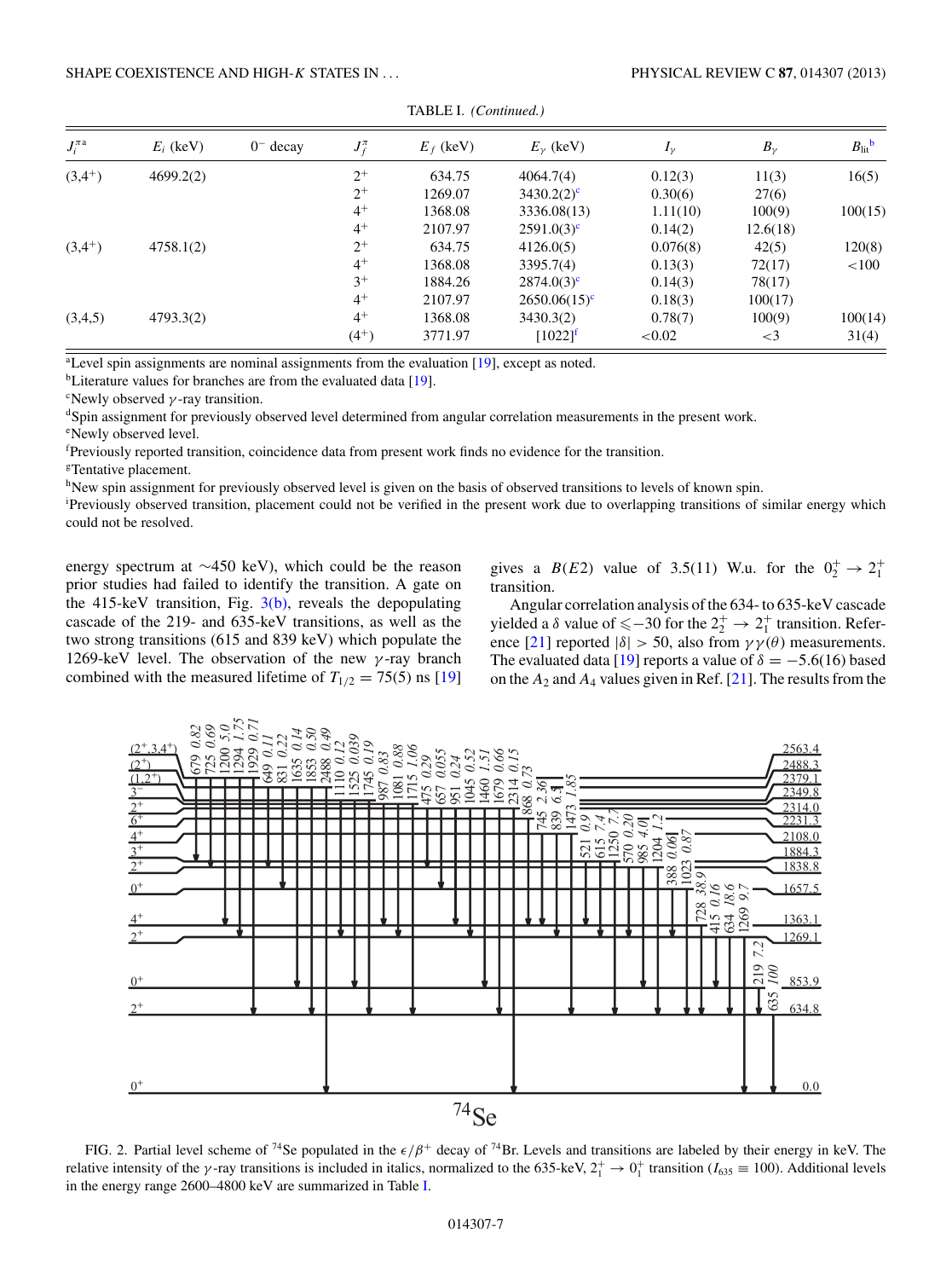<span id="page-7-0"></span>TABLE II. Results of the angular correlation measurement. The first two columns give the pair of *γ* transitions considered in the analysis and their corresponding spin sequence. The  $A_2$  and  $A_4$  coefficients are obtained from fits of the angular correlation data to the sum of Legendre Polynomials  $1 + A_2P_2(\cos\theta) + A_4P_4(\cos\theta)$ . The  $\delta$  values are derived from the fits and given in the convention of Krane and Steffen [\[25\]](#page-13-0).

| $\text{Cascade (keV)}$ | Spin sequence                                                    | A <sub>2</sub> | $A_4$         | Mult           | δ                     |
|------------------------|------------------------------------------------------------------|----------------|---------------|----------------|-----------------------|
| 219-635                | $0^+_2 \rightarrow 2^+_1 \rightarrow 0^+_1$                      | $+0.31(5)$     | $+0.95(6)$    | E <sub>2</sub> |                       |
| 728-635                | $\rightarrow$ 2 <sup>+</sup><br>$\rightarrow 0^+$                | $+0.102(3)$    | $-0.007(5)$   | E2             |                       |
| 634-635                | $2^{+}_{2}$<br>$\rightarrow$ 2 <sup>+</sup><br>$\rightarrow 0^+$ | $-0.049(3)$    | $+0.218(7)$   | $E2(+M1)$      | $\leq -30$            |
| 1022-635               | 0, 0<br>$\rightarrow$ 2 <sup>+</sup><br>$\rightarrow 0^+$        | $+0.30(13)$    | $+1.01(16)$   | E2             |                       |
| 1204-635               | $\rightarrow$ 2 <sup>+</sup><br>$\rightarrow 0$ <sup>-1</sup>    | $+0.16(8)$     | $-0.015(7)$   | $M1+E2$        | $+0.09(8)$            |
| 1250-635               | $\rightarrow 0^+$<br>$\rightarrow$ 2 <sup>+</sup>                | $+0.085(21)$   | $-0.070(19)$  | $E2(+M1)$      | $+2.4(3)$             |
| 615-1269               | $\rightarrow 0^+$<br>$\rightarrow 2^+$                           | $-0.0879(16)$  | $-0.0323(15)$ | $M1$ or $E2$   | $-0.03(7)$ or $+7(2)$ |
| 521-728                | $\rightarrow$ 2.<br>$\rightarrow$ 4.                             | $-0.33(3)$     | $-0.115(20)$  | $E2(+M1)$      | $+2.0(7)$             |
| 745-728                | $\rightarrow$ 2.<br>$4^{+}_{2}$<br>$\rightarrow$ 4.              | $-0.120(7)$    | $+0.149(6)$   | $E2(+M1)$      | $>$ 5                 |
| 1679-635               | $\rightarrow$ 2 <sup>+</sup><br>$\rightarrow 0^+$                | $-0.27(4)$     | $+0.17(5)$    | $M1+E2$        | $+1.1(5)$             |
| 1045-1269              | $2^+_4 \rightarrow 2^+_2 \rightarrow 0^+_1$                      | $+0.16(8)$     | $-0.015(7)$   | $M1+E2$        | $-2.2^{+0.5}_{-0.9}$  |

present analysis and those of Refs. [\[19,21\]](#page-13-0) are all consistent with nearly pure *E*2 character for the 634.3-keV,  $2^+_2 \rightarrow 2^+_1$ transition.

A level at 1657.5 keV was proposed to decay via a single 1023-keV depopulating transition to the  $2^+_1$  state and tentatively assigned a  $J^{\pi}$  value of (0<sup>+</sup>) by Ref. [\[19\]](#page-13-0) based on the nonobservation of decays to  $4^+$  and  $0^+$  levels. As shown in Fig.  $4(a)$ , angular correlation analysis of the 1023-keV transition confirms the  $0^+$  spin assignment to this level. Included for comparison in Fig.  $4(a)$  is the angular correlation analysis of the 219-keV transition from the well-established  $0^{+}_{2}$ state. Both correlations show a pronounced variation in  $W(\theta)$ characteristic of a 0-2-0 cascade. An additional depopulating transition of 388.2 keV is observed in the present work as a transition to the  $2^+_2$  state.

The level at 1838 keV was reported [\[19\]](#page-13-0) to decay by two depopulating transitions to the  $2^+_1$  and  $0^+_2$  levels and tentatively assigned a  $J^{\pi}$  value of (2<sup>+</sup>). In the present work, a new transition of 570 keV to the  $2^+_2$  is observed with a relative intensity of 5(1) compared with the strong 985-keV transition to the  $0^+_2$  level (*I* = 100). Angular correlation analysis confirms the  $2^+$  spin assignment of this level. The *δ* value for the 1204-keV,  $2^+_3 \rightarrow 2^+_1$  transition was previously measured [\[26\]](#page-13-0) in nuclear orientation as  $+0.18(7)$  or  $+1.5(2)$ . In the present work, the best fit of the angular correlation for the 1204- to 635-keV cascade is found with  $\delta = +0.09(8)$ , as shown in Fig.  $4(b)$ . This result favors the smaller of the possible *δ* values proposed in Ref. [\[26\]](#page-13-0) and nearly pure *M*1 character for the 1204 keV,  $2^+_3 \rightarrow 2^+_1$  transition. For comparison, the solution with  $\delta = +1.5$  is included in Fig. [4\(b\),](#page-8-0) which is not consistent with the current data.

A level at 1884 keV is reported [\[19\]](#page-13-0) based on three depopulating transitions to the  $4^+_1$ ,  $2^+_2$ , and  $2^+_1$  levels. These transitions are confirmed in the present work and found to have intensities consistent with those in the literature. There has been some controversy over the spin assignment of the 1884-keV level, with  $J^{\pi} = 3^{+}$  or 4<sup>+</sup> postulated. A summary of the past measurements and proposed spin assignments is given in Ref. [\[16\]](#page-13-0). In the present work, the angular correlation analysis of all three depopulating transitions confirms the

 $3^+$  spin assignment. For the 1250-keV,  $3^+_1 \rightarrow 2^+_1$  transition, the  $\delta$  value is determined for the first time as  $+2.4(3)$ . The quality of the fit is shown in Fig.  $5(a)$ . In the analysis of the 521-keV,  $3^+_1 \rightarrow 4^+_1$  transition,  $\delta = +2.0(7)$  was obtained, as also illustrated in Fig.  $5(a)$ . In-beam  $\gamma \gamma(\theta)$  measurements [\[11\]](#page-13-0) determined  $\delta = +0.3(1)$  for the 615-keV,  $3^+_1 \rightarrow 2^+_2$  transition. In the present work, an equally good description of the angular correlation data could be obtained with  $\delta = -0.03(7)$  or  $\delta = +7(2)$ , as shown in Fig. [5\(b\).](#page-9-0)

The level at 2108 keV is based on three depopulating transitions and assigned a spin of  $4^+$  based on  $\gamma(\theta)$ ,  $\gamma\gamma(\theta)$ measurements and band assignments from in-beam studies [\[19\]](#page-13-0). Reference [\[21\]](#page-13-0) suggested that the 2108-keV level is in fact a closely spaced doublet based on their observation that the 2388-keV *γ* ray populating the 2108-keV level was observed in coincidence with the 839-keV depopualting transition but not the 745-keV depopulating transition. The present work finds no evidence for the proposed closely spaced doublet of levels, with support given in Fig. [6.](#page-9-0) In a gate on the 2388-keV *γ* ray, all three depopulating transitions of 745-, 839-, and 1473 keV are clearly observed along with the decays from low-lying levels which they populate. The mixing ratio of the 745-keV,  $4^{+}_{2} \rightarrow 4^{+}_{1}$  transition was determined to be  $\delta = -4.3(3)$  or 2.4(2) in a nuclear orientation study  $[26]$ . In the present work, the angular correlation analysis finds  $|\delta| > 5$ , indicating nearly pure *E*2 character for the 745-keV transition.

The level at 2314 was previously proposed on the basis of three depopulating transitions to the  $2^+_1$ ,  $0^+_2$ , and  $2^+_2$  levels. These transitions were observed with some modification to the literature intensities (see Table [I\)](#page-2-0). Four additional depopulating transitions were determined from the present *γ* -*γ* coincidence data. Support for these transitions is given in Fig. [7,](#page-9-0) using a gate on the 1995-keV transition which populates the 2314 level. While the 1995-keV transition is rather weak, nevertheless, all seven depopulating transitions are clearly observed in this spectrum. The newly observed transition to the  $4<sup>+</sup><sub>1</sub>$  state, combined with two transitions to  $0^+$  states, suggests a spinparity assignment of  $2^+$  based on the decay properties. This is confirmed by the angular correlation analysis of the 1679-keV transition as given in Fig. [4\(c\).](#page-8-0)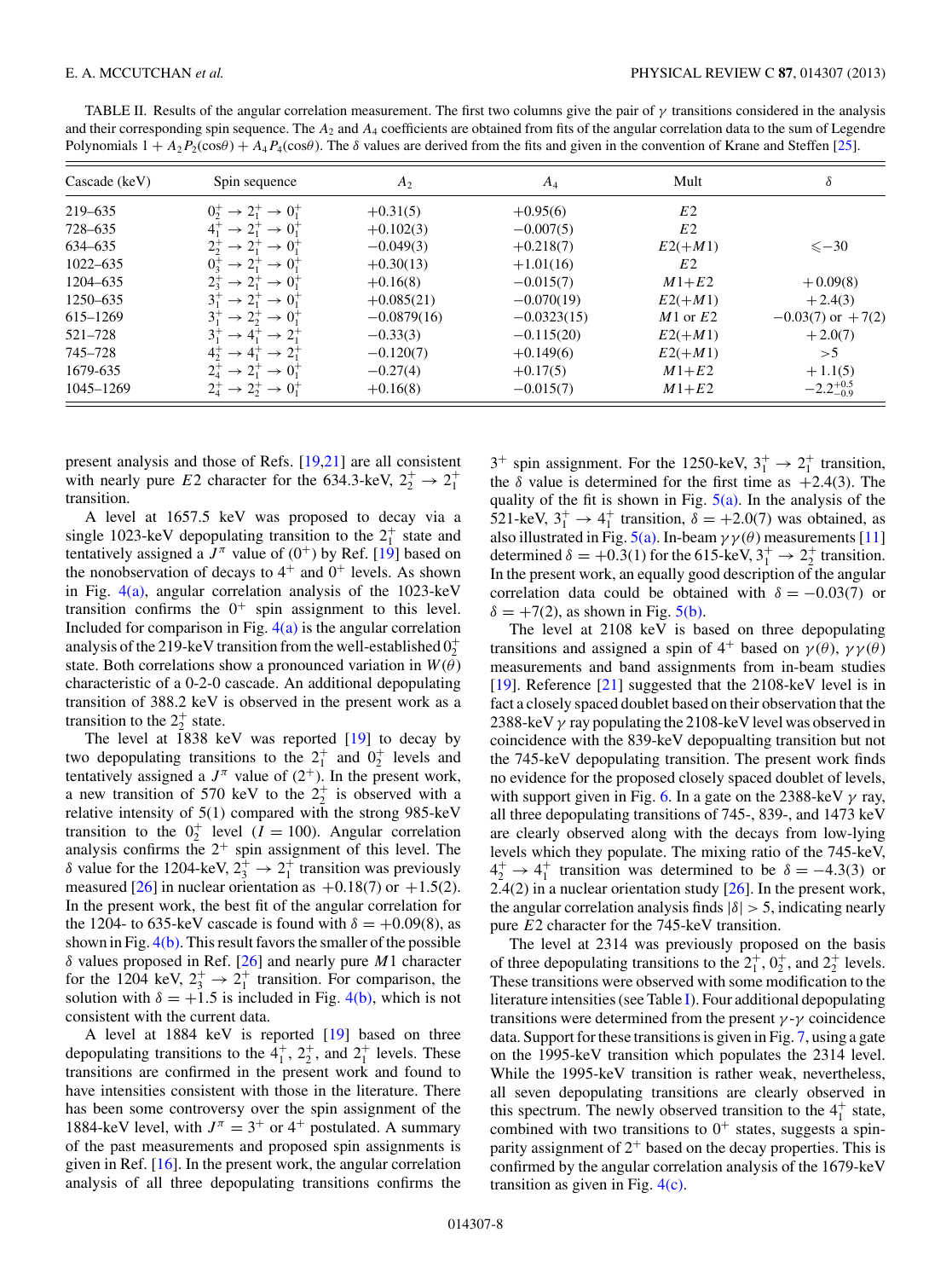<span id="page-8-0"></span>

FIG. 3. Support for a 415-keV,  $2^+_2 \rightarrow 0^+_2$  transition newly identified in the present work. (a) Spectrum gated on the 219-keV,  $0_2^+ \rightarrow 2_1^+$ transition. The bump around 450 keV corresponds to the Compton edge of the very strong 634-*/*635-keV doublet. (b) Spectrum gated on the 415-keV,  $2^+_2 \rightarrow 0^+_2$  transition. Gamma rays in <sup>74</sup>Se are labeled by their energy in keV and the 511-keV annihilation line is labeled with an X.

A new level is observed at 2488.3 keV, supported by the observation of five depopulating transitions. Evidence for this new level is given in Fig. [8,](#page-10-0) using a gate on the 1953-keV transition which was found to populate the level. In Fig. [8,](#page-10-0) the five newly observed depopulating transitions can be seen; their placement also confirmed by gating on *γ* rays from the levels which they feed into. As the decay of this new level is only observed to  $0^+$  and  $2^+$  states, a spin assignment of  $(1,2^+)$  is suggested. Statistics were too low to perform angular correlation analysis on any of the depopulating transitions. A level at 2482(25) keV was previously observed in the (*p,t*) reaction [\[27\]](#page-13-0) which could correspond to the newly observed 2488.3 level. The L transfer in  $(p, t)$  gives a tentative spin assignment of  $(2^+)$  to this level, which is adopted here.

The present measurements resulted in several additional changes to the previously known level scheme of  $^{74}$ Se which are summarized in Table [I.](#page-2-0) In this work, no support is found for the previously proposed levels [\[21\]](#page-13-0) at 3037, 3112, and 3929 keV. Twelve additional new levels are reported, each supported by two or more depopulating transitions. For many



FIG. 4. (Color online) Angular correlation analysis for the (a) 219-keV and 1023-keV transitions, (b) the 1204-keV transition, and (c) the 1679-keV transition. Data are indicated by the symbols and compared with the theoretical predication given by the lines. The theoretical curves are labeled by the assumed spin sequence and *δ* value.

of the previously reported levels, additional weak depopulating transitions are observed in the present high-statistics data.

## **III. DISCUSSION**

#### **A. Shape coexistence**

Several prior works have proposed a shape-coexistence picture for  $74$  Se. At high-spin, a number of regular-rotational bands are observed [\[16\]](#page-13-0), whereas for the low-spin states ( $J \leq$  $6 \hbar$ ) this regularity is lost, providing evidence for mixing of shapes with different deformations. The original proposal [\[10\]](#page-13-0) of the first excited  $0^+$  state being a deformed prolate intruder, which then develops into the yrast band at higher spin, can be tested by our present data. Such an interpretation was based on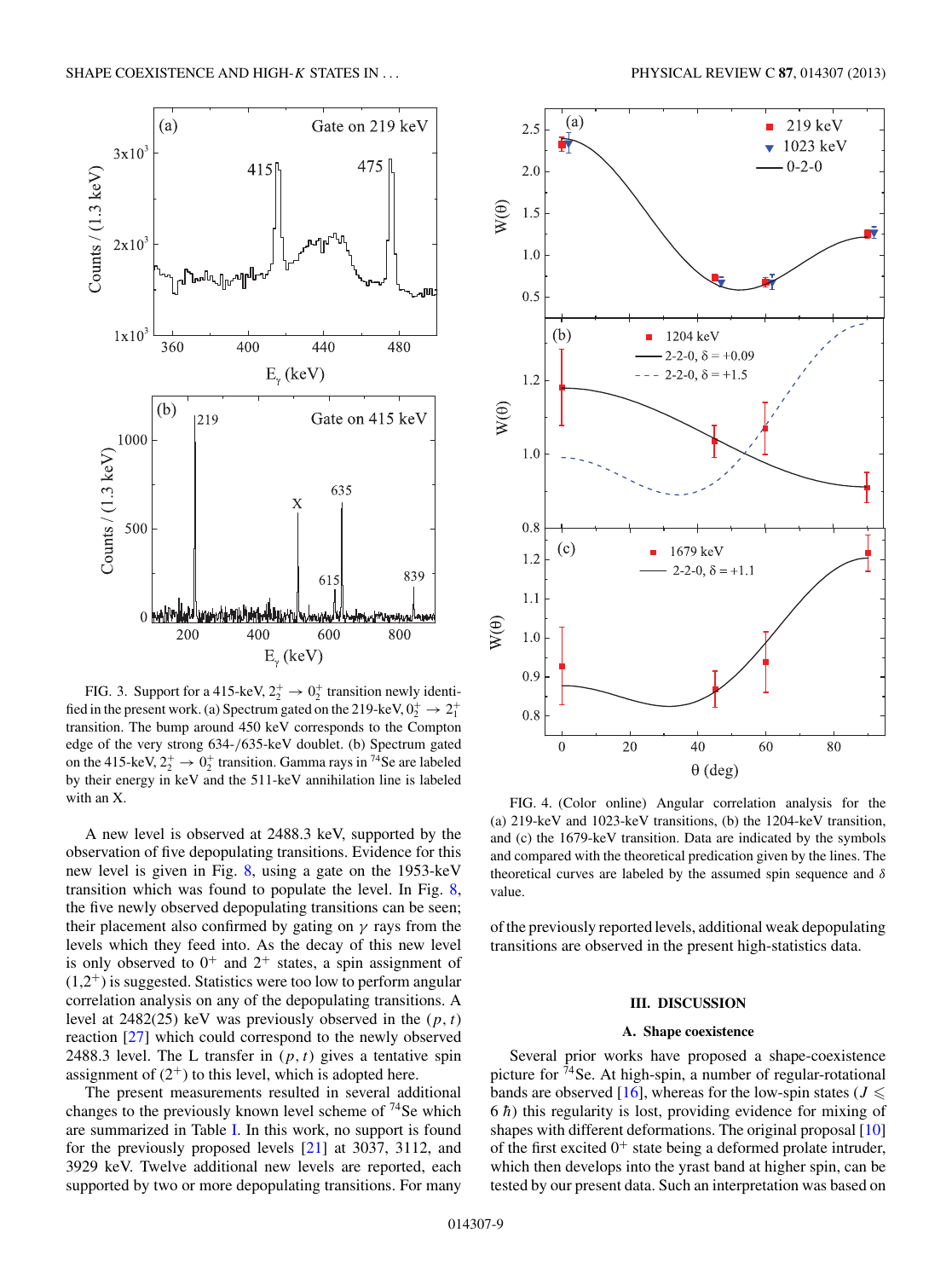<span id="page-9-0"></span>

FIG. 5. (Color online) Angular correlation analysis for the transitions depopulating the  $3^+$  level at 1884 keV, including the (a) 1250and 521-keV transitions and the (b) 615-keV transition. Symbols indicate the data and the theoretical predictions are represented by lines. The theoretical curves are labeled by the assumed spin sequence and *δ* value.

the low energy of the  $0^+_2$  state, its large  $E2$  transition strength to the  $2^+_1$  state, and similarities with states in <sup>72</sup>Se. Already, however, Ref. [\[10\]](#page-13-0) noted some problems with this basic picture in their comparison of  $B(E2)$  values predicted by a simple



FIG. 6. Spectrum gated on 2388-keV transition providing evidence for a single level at 2108 keV. Transitions are labeled by their energy in keV; those given in boxes are transitions which originate directly from the 2108-keV level, while the others correspond to transitions from levels which are populated in the decay of the 2108-keV level.



FIG. 7. Spectra gated on the 1995-keV transition providing support for newly observed depopulating transitions from the 2314 keV level. For clarity the spectrum is separated into the energy range (a) 400–1000 keV and (b) 1000–2400 keV. Transitions depopulating the 2314-keV level are indicated by their energy in keV, while decays from subsequent levels are indicated by the (∗) symbol. In (a) the 634-*/*635-keV and 511-keV (indicated by the X symbol) transitions are larger than the *y* axis scale; similarly in (b) for the 1460-keV transition.

coexistence model to the observed transition strengths. In the present work, the identification of an additional  $0^+$  state at 1658 keV and newly identified transitions which allow for the calculation of additional  $B(E2)$  values casts further doubt on the  $0^+_2$  level as being the deformed prolate intruder bandhead.

We begin by considering the low-lying structure of  $74$ Se without invoking the notion of shape coexistence. The  $R_{4/2}$  =  $E(4_1^+)/E(2_1^+)$  of 2.15 is very close to that expected for a spherical vibrator ( $R_{4/2} = 2.0$ ). Furthermore, there are a number of states which seem to follow a multiplet structure expected for a vibrational shape. The  $4^+_1$  (1363 keV),  $2^+_2$ (1269 keV), and  $0^{+}_{2}$  (854 keV) levels are usually taken as good candidates for two-phonon states, which would be predicted to lie at approximately  $2 \times 635 \text{ keV} = 1270 \text{ keV}$ . Such an interpretation agrees nicely with the observed energies of the  $2^+_2$  and  $4^+_1$  states; however, obviously the  $0^+_2$  lies considerably lower than expected for a two-phonon multiplet state. We will return later to an explanation for the energy of the  $0^+_2$ level. The *B*(*E*2) transition strengths also agree well with the predictions for a spherical structure. The level energies and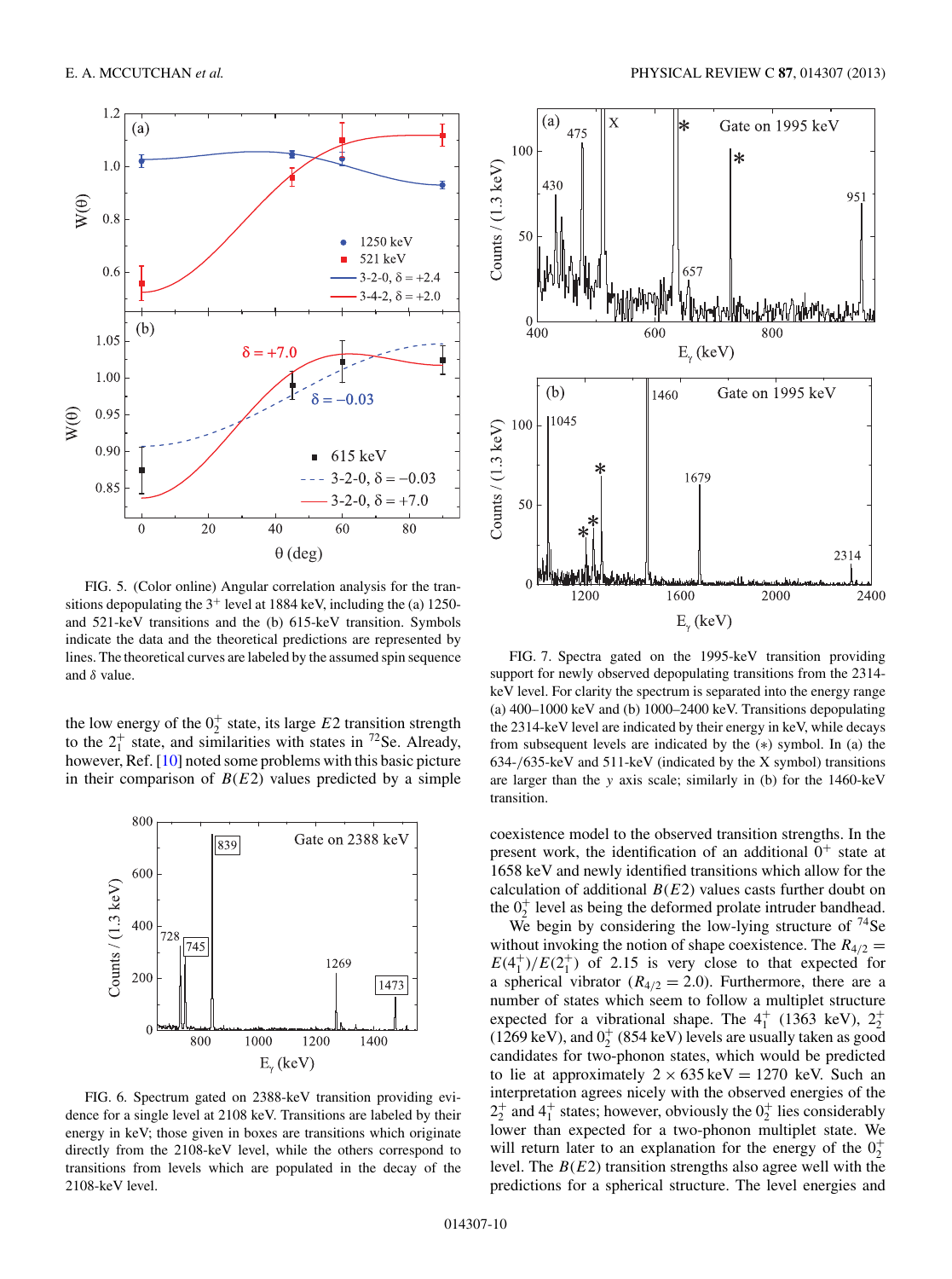<span id="page-10-0"></span>

FIG. 8. Spectra gated on the 1953-keV transition providing support for a newly observed level at 2488 keV. Transitions are labeled by their energy in keV; those given in boxes are transitions which originate directly from the 2488-keV level, while the others correspond to transitions from levels which are populated in the decay of the 2488-keV level.

 $B(E2)$  strengths are summarized in Fig. 9. Both the  $B(E2)$ ;  $4_1^+ \rightarrow 2_1^+$ ) and  $B(E2; 0_2^+ \rightarrow 2_1^+)$  strengths are twice that of the *B*(*E*2;  $2^+_1 \rightarrow 0^+_1$ ) value. The  $2^+_2$  state shows the expected strong transition strength for the allowed transition to the  $2^+_1$ state (although a factor of two smaller than that expected for a spherical vibrator) and an almost two-orders-of-magnitudesmaller transition strength to the  $0<sub>1</sub><sup>+</sup>$  state, the latter of which would represent a forbidden transition in the spherical vibrator model.

In the present work,  $\gamma_2^+ \rightarrow 0_2^+$  *γ* branch is observed for the first time allowing for the determination of  $B(E2; 2^+_2 \rightarrow 0^+_2)$  =



FIG. 9. (Color online) Low-lying levels in 74Se and their *γ* -decay strengths. Excitation energies are drawn to scale and the widths and labels of the arrow represent the absolute  $B(E2)$  transition strengths (in W.u.). The levels in red on the right of the figure are the remaining positive parity levels below 2.4 MeV.

3.5(11) W.u. This matrix element has significance for understanding the low-lying structure. The corresponding  $B(E2)$  strengths in the neighboring nuclei where shape coexistence is known to play a role are significantly larger. In <sup>76</sup>Kr, the  $2^+_2$  and  $0^+_2$  have been described as both being members of a coexisting deformed intruder band with *B*(*E*2;  $2^+_2 \rightarrow 0^+_2$ ) = 157(16) W.u. [\[4\]](#page-13-0). In <sup>72</sup>Se, the  $2^+_2$  state is also interpreted as the deformed prolate band member but nearly completely mixed with the near spherical  $2^+_1$  state giving a  $B(E2; 2^+_{2} \rightarrow 0^+_{2})$  of 36(3) W.u. [\[28\]](#page-13-0). Now the newly measured  $B(E2; 2^+_2 \rightarrow 0^+_2)$  of 3.5(11) W.u. in <sup>74</sup>Se indicates that neither state is a member of the deformed rotational band. In contrast, this small value is consistent with an interpretation that both states are members of the two-phonon multiplet.

States belonging to the three-phonon multiplet should lie near 2 MeV. The  $6^+_1$  (2231 keV),  $4^+_2$  (2108 keV), and  $3^+_1$ (1884 keV) are clear candidates. The decays from these states follow phononlike selection rules, as shown in Fig. 9, with a preference for decay to two-phonon states. The  $J^{\pi} = 0^+$ member of this three-phonon multiplet is elusive. The new  $0^+$  level at 1658 keV may be a candidate. However, if purely vibrational, both the two- and three-phonon  $0^+$  states would be anomalously low, by ∼400 keV, without any clear reason. More likely, the three-phonon  $0^+$  state has yet to be identified, probably near 2 MeV, and the newly assigned state at 1658 keV arises from a prolate deformed intruder configuration. The nonobservation of the three-phonon  $0^+$  state is not surprising, as this state should be fed in the  $\beta$  decay of the <sup>74</sup>Br ground state, which is very weakly populated in the present experiment.

The fact that at high spin the yrast line of  $74$ Se becomes highly prolate collective is not disputed  $[16]$ , as the larger moment of inertia for the deformed states is strongly favored with spin. The measured  $B(E2)$  strengths from the  $8^+$ ,  $10^+$ , and  $12<sup>+</sup>$  yrast states give an average quadrupole moment of *Qo* ∼ 2.3(2) *e*b, consistent with large (prolate) deformation. A fit to the yrast line from  $J^{\pi} = 10^{+}$  to 18<sup>+</sup> to a simple rotational formula  $E = AJ(J + 1) + B[J(J + 1)]^2$  gives the unpertubed prolate bandhead with  $J = 0$  near 1350 keV. Assuming the  $1658$ -keV  $0^+$  level is the prolate bandhead, mixing between this level and the two-phonon  $0^+$  level then has perturbed the two states by approximately  $\pm 300$  keV. Such a scenario would then imply the unperturbed two-phonon  $0^+$ energy to be at around 1150 keV, consistent with the energies of the  $4^+$  and  $2^+$  proposed members of the multiplet. The perturbed and unperturbed energies then indicate a mixing matrix element of  $V \sim 380 \text{ keV}$  and mixing amplitudes such that the lower state is ∼60% two-phonon character and ∼40% deformed. Such a mixing matrix element is not inconsistent with similar shape coexistence which has been reported for neutron-deficient Kr isotopes where  $V = 200-300$  keV [\[29\]](#page-13-0).

The situation with high-lying  $J = 2$  states is similarly complicated by mixing, with two candidates at 1839 and 2314 keV presumably arising from mixing between the  $J = 2$  member of the three-phonon multiplet and the  $J = 2$ member of the deformed rotational band. Neither has measured lifetimes to extract absolute  $B(E2)$  values; however, we can use relative  $B(E2)$  transition strengths to attempt to gain some insight into their structure. The relative  $B(E2)$  decays from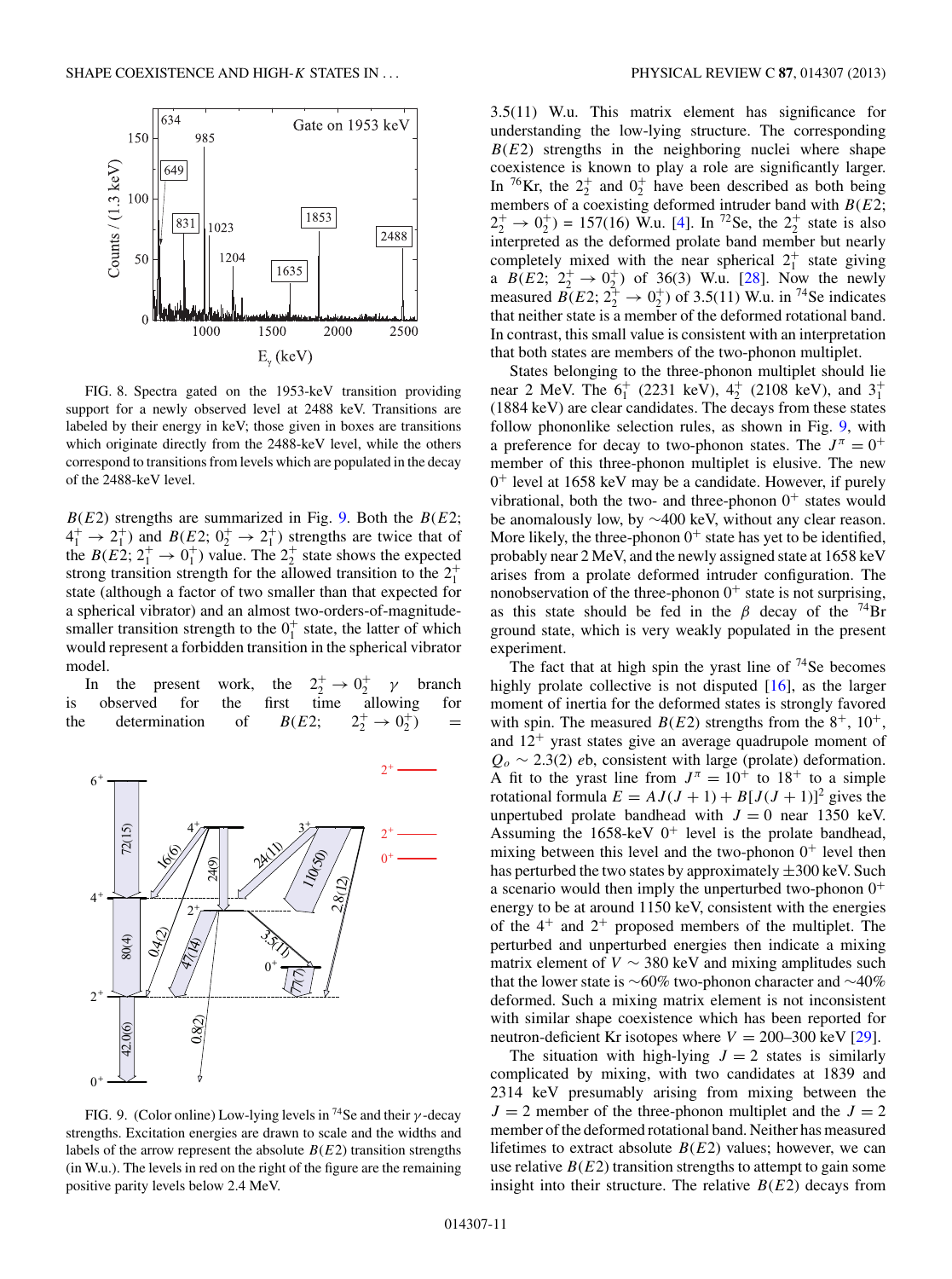<span id="page-11-0"></span>

FIG. 10. Decay of the  $2^+_3$  and  $2^+_4$  levels in <sup>74</sup>Se. Relative *B*(*E*2) transition strengths are represented by the width of the arrows and the labels. Those given with limits have unmeasured *E*2*/M*1 mixing ratios.

the 1839- and 2314-keV levels are given in Fig. 10. From an energy standpoint alone, the 1839-keV level is the better candidate for the the  $2^+$  excitation belonging to the  $0^+_3$  level. Naturally, one would then expect a transition to the  $0^+_3$  level. Such a decay is not excluded by our experiment, since the low energy and the  $E^5_\gamma$  factor makes identification of such a transition difficult. If the  $B(E2)$  were 2 times greater than that to the  $0^+_2$  level, the expected intensity of the  $\gamma$  ray would be on the order of 0.002, an order of magnitude below the sensitivity of the present work.

The decay of the  $2^+_4$  level is highly fragmented. The decays expected for a member of the three-phonon multiplet are present; strong transitions to the  $4^+_1$ ,  $2^+_2$ , and  $0^+_2$  levels and considerably weaker transitions to the  $2^+_1$  and  $0^+_1$  levels. However, there is also substantial decay strength to the  $0^+_3$  and  $2_3^+$  levels with proposed intruder configurations. The decay to the  $0_3^+$  level is understandable in the context of complete mixing between the  $0_2^+$  and  $0_3^+$  levels. Presumably, the  $2_3^+$  and 2<sup>+</sup> <sup>4</sup> levels also undergo mixing, allowing for a strong transition between the two levels. Assuming the  $2^+_3$  and  $2^+_4$  levels are mixed, then in a simple two-level mixing scenario, the transition strength between the levels would be proportional to the difference in quadrupole moments of the two states. While the  $2^+_4 \rightarrow 2^+_3$  strength is currently only a limit as the  $E2/M1$ mixing ratio is unknown, the large upper limit is consistent with very different deformations for the two states.

#### **B. Strength function and structure**

A first glance at Fig. [2](#page-6-0) and Table [I](#page-2-0) would suggest an indiscriminate  $\beta$  decay populating many states in <sup>74</sup>Se from low to high excitation energy without much selectivity. To investigate the decay of the  $J^{\pi} = 4^{(+)}$  isomer in <sup>74</sup>Br, in the following analysis the levels which are clearly populated in the decay of the  $J^{\pi} = (0^{-})$  ground state (starred levels in Table [I\)](#page-2-0),

and the depopulating *γ* -ray transitions, are excluded. As mentioned previously, the  $J^{\pi} = (0^{-})$  ground state is populated very weakly compared to the  $J^{\pi} = 4^{(+)}$  isomer. For example, *γ* decays from the  $(0^-)$  ground state populate the  $2^+_1$  level with a total summed intensity of 1.3, compared to the total depopulating intensity of the  $2^+_1$  level of 100. The levels removed from the present discussion are only those previously identified [\[20\]](#page-13-0) as originating from the  $J^{\pi} = (0^{-})$  ground state. In principle, some of the newly identified levels could also originate from the ground-state decay; however, their impact is most likely *<*1% and would not alter significantly the following analysis.

The decay scheme from the  $J^{\pi} = 4^{(+)}$  isomer is normalized assuming that the sum of  $\gamma$  rays and conversion electrons to the ground state is 100, since no ground-state feeding is expected. The  $\beta$  feeding,  $I(\epsilon + \beta^+)$ , is determined from the difference in normalized  $\gamma$ -ray intensities populating and depopulating each state. Collecting the *β*-decay feedings into 200-keV bins, as shown in Fig.  $11(a)$ , supports a picture of nearly indiscriminate *β*-decay population, except for some enhancement near 4.5 MeV in excitation energy. To get a clear picture of the relative *β*-decay matrix elements and the true *β* strength function, one needs to factor out the Fermi phasespace factor which favors decays to the low-lying states. For example, a squared matrix element to a level at 4.5 MeV needs to be more than 400 times bigger than one at 0.1 MeV in order to result in an equal *β* branch. When phase space is taken into



FIG. 11. (a)  $\epsilon + \beta^+$  feeding intensities in 200-keV bins. (b) Same as in (a) but the phase-space factor has been divided out to give the decay strength function, *S*(*β*). All plots are normalized so the total decay strength is 100%.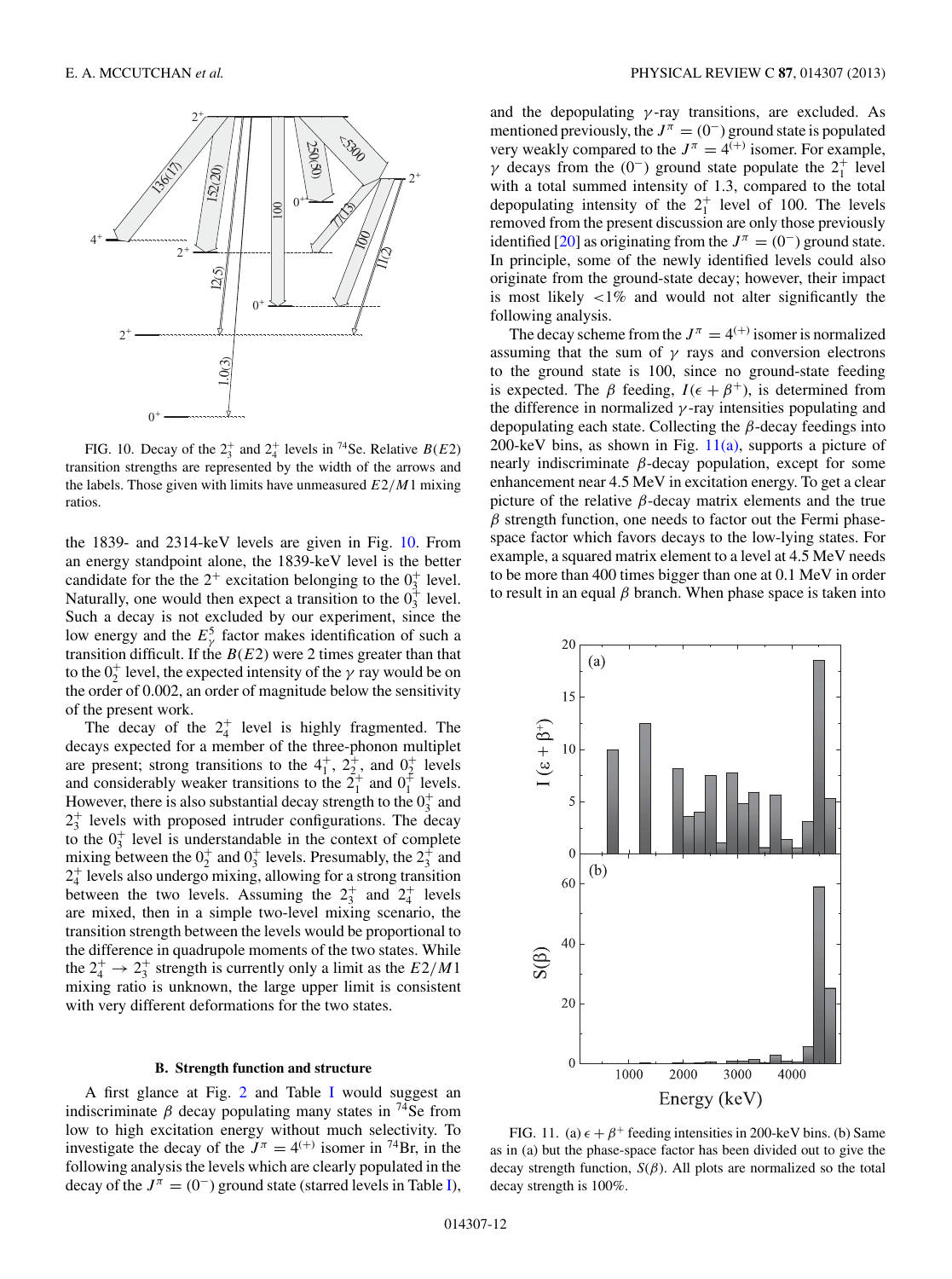account, the result is quite striking, as can be seen in Fig. [11\(b\).](#page-11-0) The strength function,  $S(\beta)$ , in Fig. [11\(b\)](#page-11-0) is the  $\beta$  feeding intensity divided by the Fermi phase-space factor, which is then normalized such that the total strength is 100. One sees that 59% of the total strength lies in a few states at 4500  $\pm$ 100 keV and  $>90\%$  in the region  $4500 \pm 300$  keV. The decay *Q* value for positron emission is  $+5906(6)$  keV, yet almost the entire decay selects a mode that only uses 25% of this available energy. Clearly, a special nuclear structure selection is taking place.

To understand this selectivity, one needs to carefully examine the parent state. The dominant  $(>90\%) \beta$  decay in this study is not from the <sup>74</sup>Br ground state but from the  $T_{1/2}$  = 46 min, 13.8-keV  $J^{\pi} = 4^{(+)}$  isomer. In-beam spectroscopy indicates that this state is the bandhead for a set of states which are highly deformed and collective in nature with a quadrupole deformation at high spin of  $\beta_2 \sim 0.4$  [\[18\]](#page-13-0). The large deformation arises from both of the uncoupled valence particles lying in states of *g*9*/*<sup>2</sup> parentage, specifically in the [422]5*/*2 neutron and [431]3*/*2 proton Nilsson states. Thus, the *β*-decay parent is a  $J = K = 4$ , two-quasiparticle isomer. Similar highly deformed isomers are known in the isotones of <sup>74</sup>Br, that is, in <sup>76</sup>Rb [\[30\]](#page-13-0) and in <sup>78</sup>Y [\[31\]](#page-13-0).

Since  $\beta$  decay is described by a single-particle operator, it cannot dramatically alter the collective structure and, consequently, has *K*-selection rules, as is found for  $\gamma$  decay. The classic case of such a *K* selection in  $\beta$  decay lies in the rare-earth odd-odd nucleus  $176$ Lu [\[32\]](#page-13-0), which exhibits a decay from a  $J = K = 7$  isomer to members of the  $K = 0$ ground state in <sup>176</sup>Hf but with log  $ft$  values of >18. The most favored decay in  $^{74}Br$  is for the valence proton to Fermi decay into a neutron occupying exactly the same Nilsson state, that is, populating a highly deformed  $J = K = 4$ two-quasineutron state in  $74$  Se. This configuration lies at quite high excitation energy in selenium, as the low-lying levels of 74Se are near spherical and no prolate states exist below 1.2 MeV. Compared to the lowest-lying state in the deformed minimum, a neutron pair has to be broken (costing ∼2.5 MeV) then the particles have to be promoted into their "correct" *g*9*/*<sup>2</sup> Nilsson states (involving another 1.0 MeV). Against this, the maximally aligned spin-configuration recoups ∼0.2 MeV, leaving the  $K = 4$  two-quasineutron state at ~4.5 MeV. The shape coexistence means the level density of "normal"  $J = 4$ states, that is ones of small or no deformation, is quite high so configuration mixing will occur. This is best seen for the pair of states only 6 keV apart at 4586 and 4592 keV. Not only do they receive 8% of the actual decay (30% when corrected for phase space), approximately equally shared, but subsequently they have near-identical  $\gamma$  decays to low-lying states (see Table [I\)](#page-2-0), indicative of almost complete mixing.

#### **C. Nonyrast states in the second minimum**

Once the  $J = K = 4^+$  prolate states in <sup>74</sup>Se are populated, their subsequent  $\gamma$  decays are selective and will have large matrix elements to deformed levels nearer to the ground state and favor decay to any high-*K* states. Again, phase space plays a big role, and while the high-lying states have decay branches to most of the lowest levels, a few special nonyrast



FIG. 12. (Color online) Relative *E*2 decays from the (a) 4496 keV, (b) 4441-keV, (c) 2488-keV, and (d) 2563-keV levels. (a), (b), and (d) are normalized such that the decay to the  $2<sub>1</sub><sup>+</sup>$  level is 1.0, whereas (c) is normalized to 1.0 for decay to the  $0^+_2$  level. All transitions are assumed to be *E*2 in character.

states are populated with relatively large matrix elements and consistently high branches. Figures  $12(a)$  and  $12(b)$  show the phase-space-corrected  $(E_{\gamma}^5)$   $E2$  matrix elements between some of the states that are strongly populated in  $\beta$  decay and lower-lying structures. Such a selective decay can be a tool for separating the prolate-deformed and spherical states. For example, in the deformed minimum one should expect a "quasi-*γ* -vibrational band," a ubiquitous feature of even-even deformed nuclei in this region. Pure *γ* bands in rigid axial nuclei have  $K = 2$ . In the  $A \sim 80$  region, though, there is considerable  $\gamma$  softness, as evidenced by the odd-spin, even-spin staggering in all these  $\gamma$  bands, so it is not clear how rigorously the spin projection is preserved. Nonetheless, for a parent state with  $K = 4$ , one would expect a decay which will favor the  $\gamma$  band or any other high-*K* structures. In the decay of the strongly populated states around 4.4–4.6 MeV, the levels at 2488 and 2563 keV are frequently populated with considerable transition strengths in some cases, with examples of the decays of a few states shown in Figs.  $12(a)$  and  $12(b)$ . The subsequent decay of these 2488- and 2563-keV levels is given in Figs.  $12(c)$  and  $12(d)$ . The decay from these levels clearly favors population of the 1658-keV and 1839-keV levels, which we have identified as the candidates for the first members of the prolate-deformed ground-state band, albeit quite mixed with vibrational states. This pattern of  $\gamma$  decay is what one would expect from the  $J = 2$  and  $J = 3$  states in the  $\gamma$ band.

### **IV. CONCLUSIONS**

We have re-examined the  $\beta$  decay of <sup>74</sup>Br populated following the  ${}^{60}$ Ni( ${}^{16}$ O,*pn*) reaction which favored population of the  $J = K = 4$   $\beta$ -decaying isomer at 13.8 keV. Using a large modern array of  $\gamma$  detectors, we were able to extend and correct the decay scheme and constrain many spins, parities, and mixing ratios in <sup>74</sup>Se, including identifying a new  $J = 0<sub>3</sub><sup>+</sup>$  state at 1658 keV. The new decay scheme